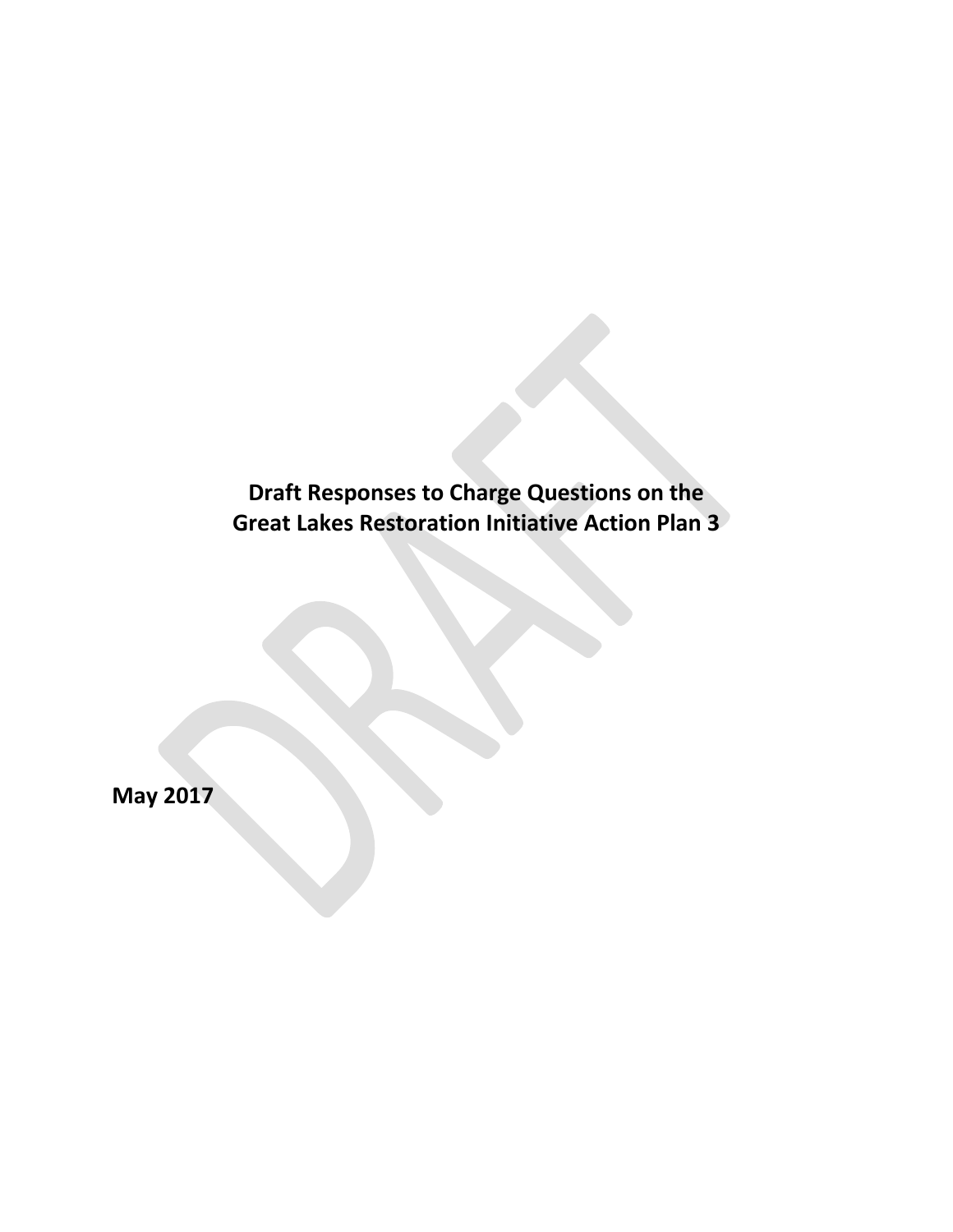## **GREAT LAKES ADVISORY BOARD WORKGROUP MEMBERS**

## **CHAIR**

**David Ullrich, Executive Director, Great Lakes and St. Lawrence Cities Initiative**

## **VICE CHAIR**

**Patty Birkholz, Founder, Great Lakes Legislative Caucus**

## **WORKGROUP MEMBERS**

**J. David Allan,** Professor Emeritus, University of Michigan **Kathryn Buckner**, President, Council of Great Lakes Industries **Steve Cole,** Chief Information Officer, Great Lakes Commission **Molly Flanagan,** Vice President for Policy, Alliance for the Great Lakes **Steve Galarneau,** Director, Office of the Great Lakes, Wisconsin Department of Natural Resources **Hugh Gorman,** Professor, Michigan Technological University **Bill Hafs**, Director of Environmental Programs, NEW Watrer **Jennifer Hill,** Field Manager, National Wildlife Federation and Healing Our Waters **Michael Isham,** Chair, Lac Courte Oreilles Band of Lake Superior Chippewa and Great Lakes Indian Fish and Wildlife Commission **Simone Lightfoot,** NAACP Detroit Branch **Joy Mulinex,** Director of Government Relations, Western Reserve Land **Conservancy Kelli Paige**, Executive Director, Great Lakes Observing System **Jim Ridgway,** Vice President, Environmental Consulting and Technology, Inc. **Joan Rose**, Professor, Michigan State University **Michelle Selzer,** Lake Erie Coordinator, Michigan Office of the Great Lakes **Allan Steinman**, Professor, Grand Valley State University **Richard Stewart,** Co-director, Great Lakes Maritime Research Institute **Michael Twiss,** Professor, Clarkson University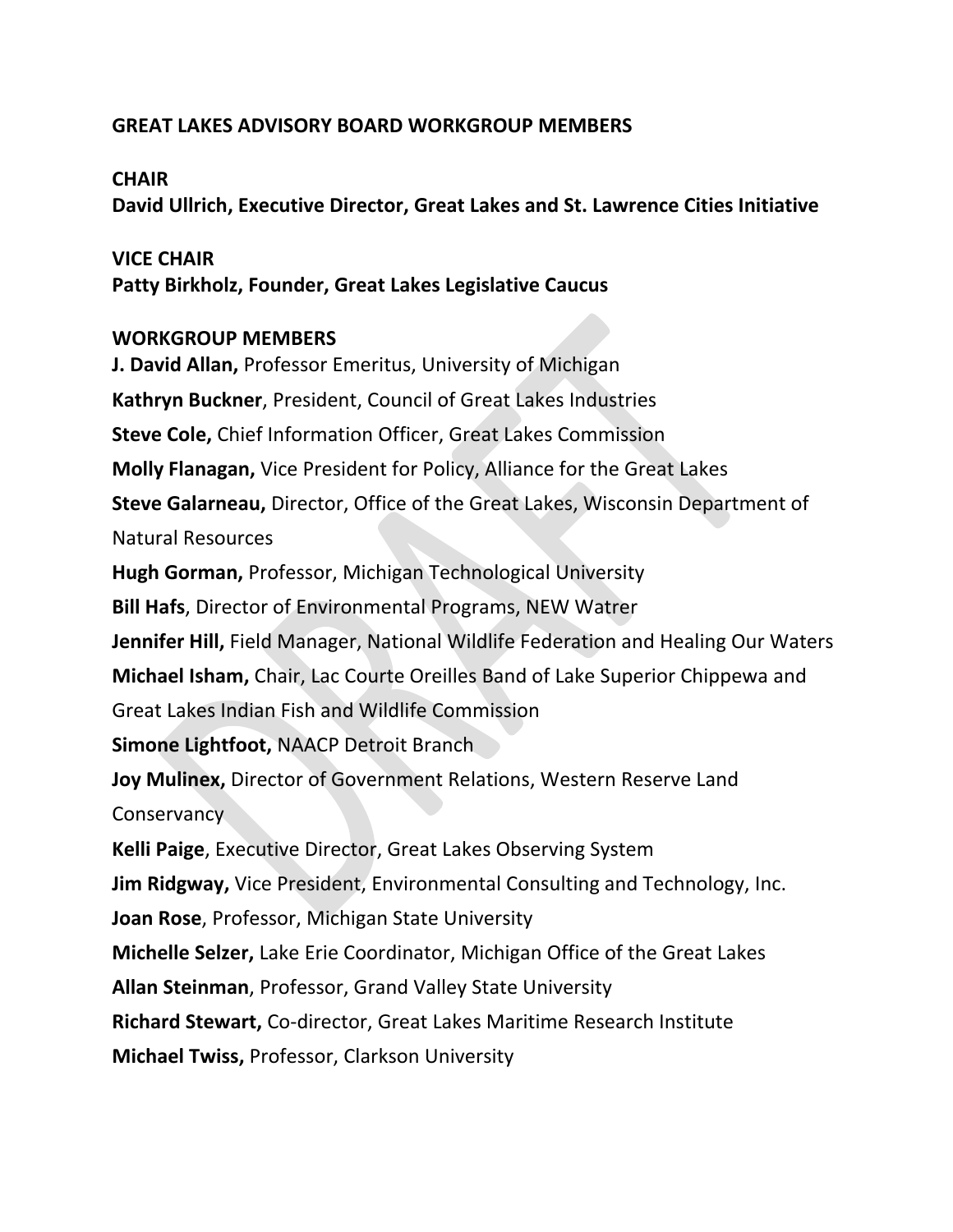# Contents

| 2.                                                                                          |  |  |
|---------------------------------------------------------------------------------------------|--|--|
| 3.                                                                                          |  |  |
| 3.1 Workgroup Comments on Charge Question 3 Response - Areas on which the workgroup did not |  |  |
|                                                                                             |  |  |
| 5.                                                                                          |  |  |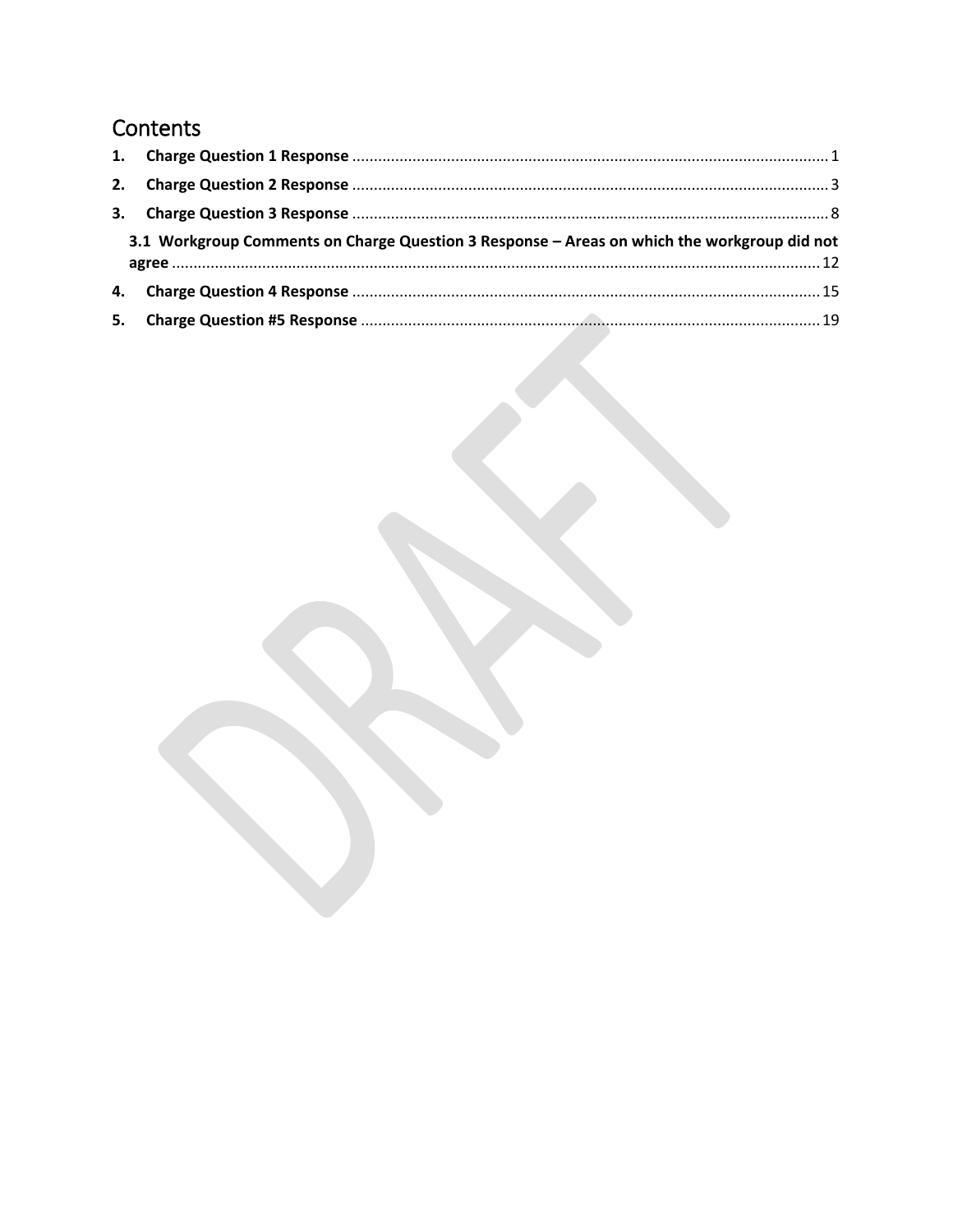# <span id="page-3-0"></span>1. Charge Question 1 Response

#### **Scope of Action Plan 3:**

- 1) **The GLAB recommends continued funding of GLRI projects with the expectation that the existing regulatory and core programs that are authorized to maintain a healthy Great Lakes system are fully funded** - Great Lakes Restoration (GLRI) funding is critical to restoring the Great Lakes and must be funded at a high level (at least \$300 million per year as authorized in the WIIN Act of 2016) in order to reach the goals outlined in the Great Lakes Action Plans. These goals, which have been endorsed in other Great Lakes planning documents prior to the Great Lakes Action Plans, were underfunded until the GLRI put new resources into tackling these issues. GLRI funding is intended to be spent on projects that achieve the goals of the focus areas laid out in the Great Lakes Action Plan. GLRI funds are not intended to supplant state and federal funding for core programs and responsibilities laid out in state and federal laws and regulations. Sustained funding is required for these core programs and is the responsibility of each state and the federal government.
- 2) **The GLAB endorses a continued (and expanding) effort toward environmental protection.** This should remain the purview of the federal and state agencies and be funded and implemented through the existing core programs. The GLRI funding should be limited to supporting and implementing "on the ground and in the water" restoration. Included in the category of "on the ground and in the water restoration, projects and programs that support both protection and restoration (like wetland and/or riparian protection, restoration, and conservation) should also be eligible for GLRI funding as these programs are among the most sustainable of the restoration efforts.
- 3) **Specific recommendations:**
	- a. **Continue work on current focus areas**
		- i. **Eliminating Toxic Substances and AOCs**
		- ii. **Prevent/control Invasive Species**
		- iii. **Reduce Nutrients Runoff and harmful/nuisance algae**
		- iv. **Restore Habitat**
	- b. **Emphasize projects that demonstrate measurable progress**;
	- c. **Prioritize measurable project success and sustainability** GLRI funded projects should be required to provide information about funding and a plan for long-term maintenance;
	- d**. Emphasize projects that provide positive impact on environmental justice communities** - These communities do not have the same access to grant funds and increased efforts should be made to engage and include them in GLRI projects.
	- e. **Focusing on the worst problems in the highest population areas** GLRI funds could have greater impact;
- 4) **The GLAB supports Adaptive Management and recognizes that in order for it to be implemented successfully, projects, programs and the resource must be monitored.** Funding for monitoring is critical to Adaptive Management and to ensure that funding is being optimized for critical projects that will lead to progress under the four focus areas. Without a substantial commitment to increased monitoring, there is little value in pursuing adaptive management.
- 5) **Specific recommendations:**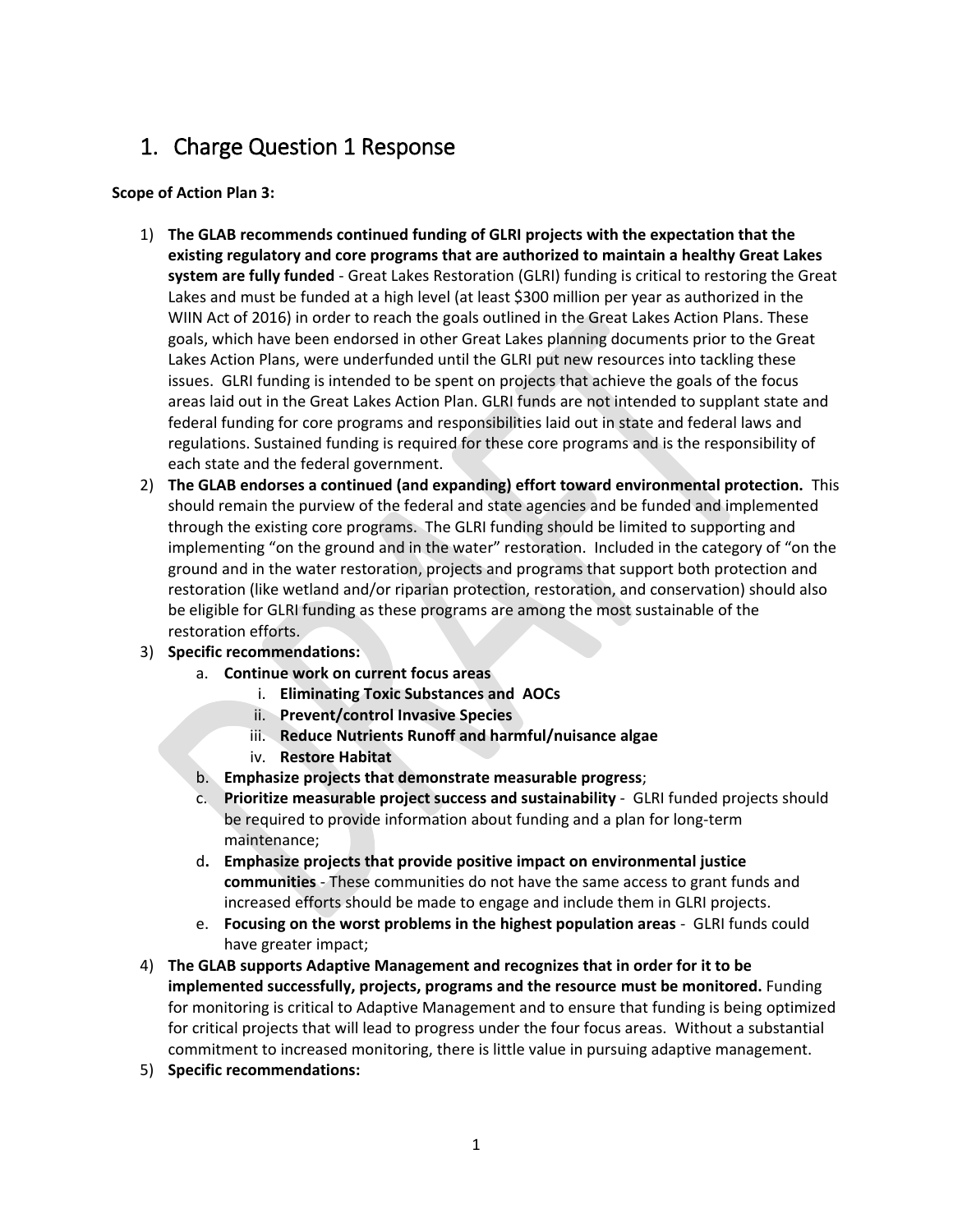- **a. GLRI funding should be allocated for project level monitoring along with funding for implementing project grants.**
- **b. This project specific monitoring should be defined in the grant application, be as minimal as possible, and still provide sufficient measurement to evaluate the success of the individual project.**
- **c. A standardized reporting format should be created for project level monitoring data.**  These forms should be maintained by the federal government and be easily searchable on a website so that the public can find and use this data.
- **d. The federal government should maintain its responsibility for monitoring regional progress and determining whether groups of projects funded by the GLRI are contributing to achieving the focus area goals.** Core program funding should be used to pay for long-term monitoring.
- **e. Without long-term monitoring of regional progress by the federal government, Adaptive Management at a large scale is impossible and cannot be part of the GLRI goals.**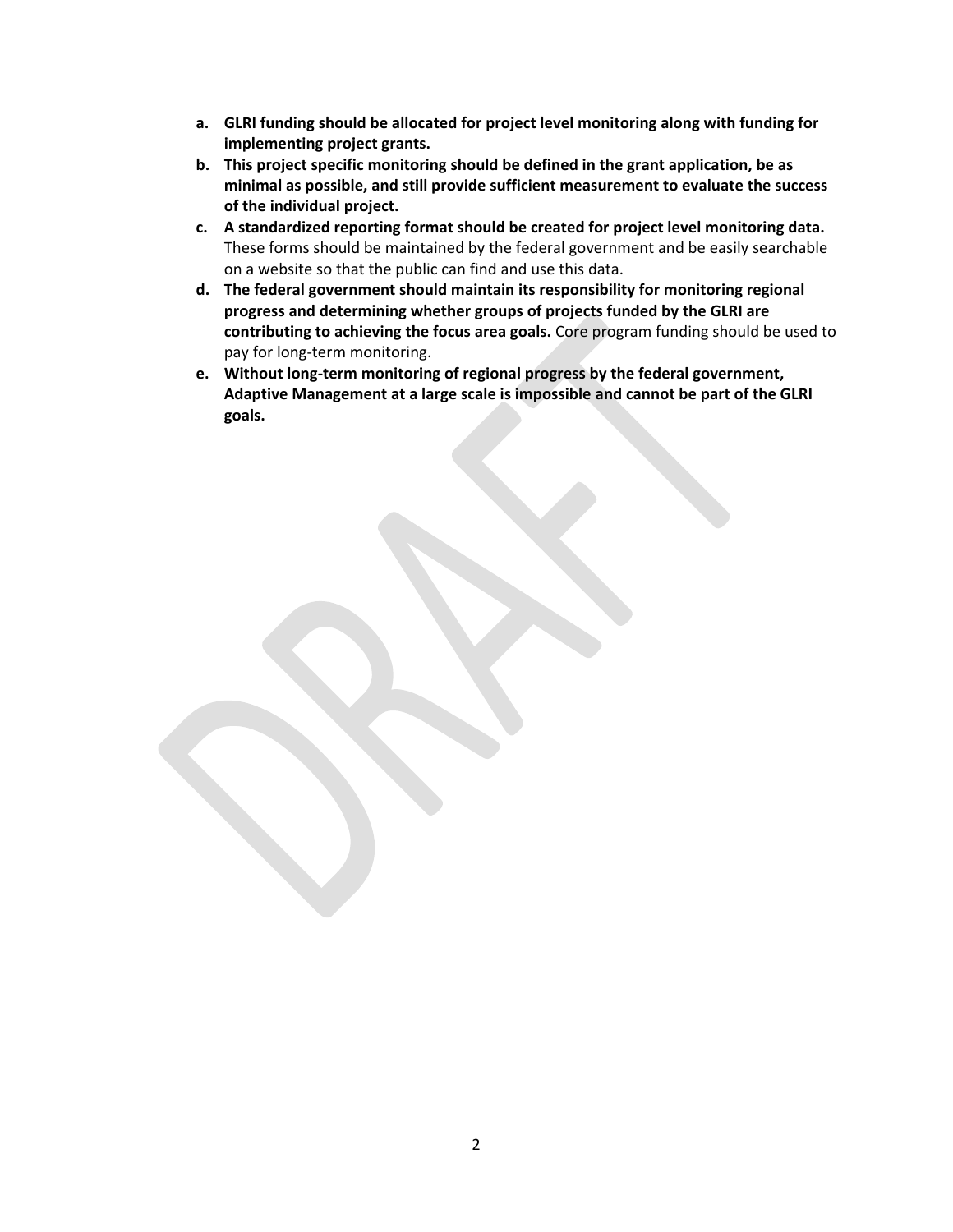# <span id="page-5-0"></span>2. Charge Question 2 Response

**Public Engagement:** What does the Board recommend to ensure *effective* public input into the development of AP3 beyond seeking advice from Great Lakes Advisory Board, (GLAB)? *Workgroup members: Jennifer Hill, Steve Galarneau, Hugh Gorman, Richard Stewart*

*Agency Context: The Inter-agency Task Force IATF seeks "effective" public engagement, that is, adequate opportunities for the public to inform the development of AP3. Because of the need for AP3 development to be coordinated with other federal agencies, GLAB, Office of Management and Budget OMB and others before finalization, effective input means input that can ensure the IATF stays on schedule and that will result in the greatest opportunity for the greatest number of interested stakeholders for successful AP3 development and implementation. The IATF does not contemplate ongoing public outreach. A draft timeline for AP3 development can be provided to GLAB if requested.*

### **Draft Response to Charge Question 2:**

**Sincere engagement of the public is essential to developing Action Plan 3 (AP3) for the Great Lakes Restoration Initiative (GLRI) and for maintaining broad support for the GLRI and related programs.** To be successful in restoring the health of the Great Lakes, the continued engagement and support of the larger Great Lakes community is essential. A strength of the Great Lakes region lies in the strong collaboration that has been built over decades between states, cities, federal agencies, non-governmental organizations, universities, and citizens. The voices of 1,500 stakeholders helped shape the Great Lakes Region Collaboration Strategy, and it was that broad support that led to the creation and continual improvement of the Great Lakes Restoration Initiative.

We stand to lose the united, extremely broad, and vocal support of the powerful and savvy constituency for the Great Lakes if we do not provide consistent opportunities for input and feedback on restoration efforts for the Great Lakes. The cost of not providing public engagement opportunities in the Great Lakes region is one we cannot afford. Successfully engaging stakeholders in framing the AP3 will continue to build shared support for GLRI. Therefore, it remains critically important to establish a robust, effective and consistent structure for public engagement into the development of and throughout the life of AP3. For all of these reasons, the committee feels strongly that it is essential to allocate resources to this work through the development and implementation of AP3.

**Engagement Expertise is Critical to Success: Strategic, inclusive, multi-layered and ongoing relationship building with a diverse suite of stakeholders is essential.** Effective public engagement for the GLRI AP3 will only be successful with an investment in the expertise needed to design and coordinate this work. The architecture of an effective outreach program for soliciting input will include various targeted approaches to connect with a diverse set of stakeholders having views and expertise representative of the broad Great Lakes community. Building relationships with under-represented people and groups who have not been at the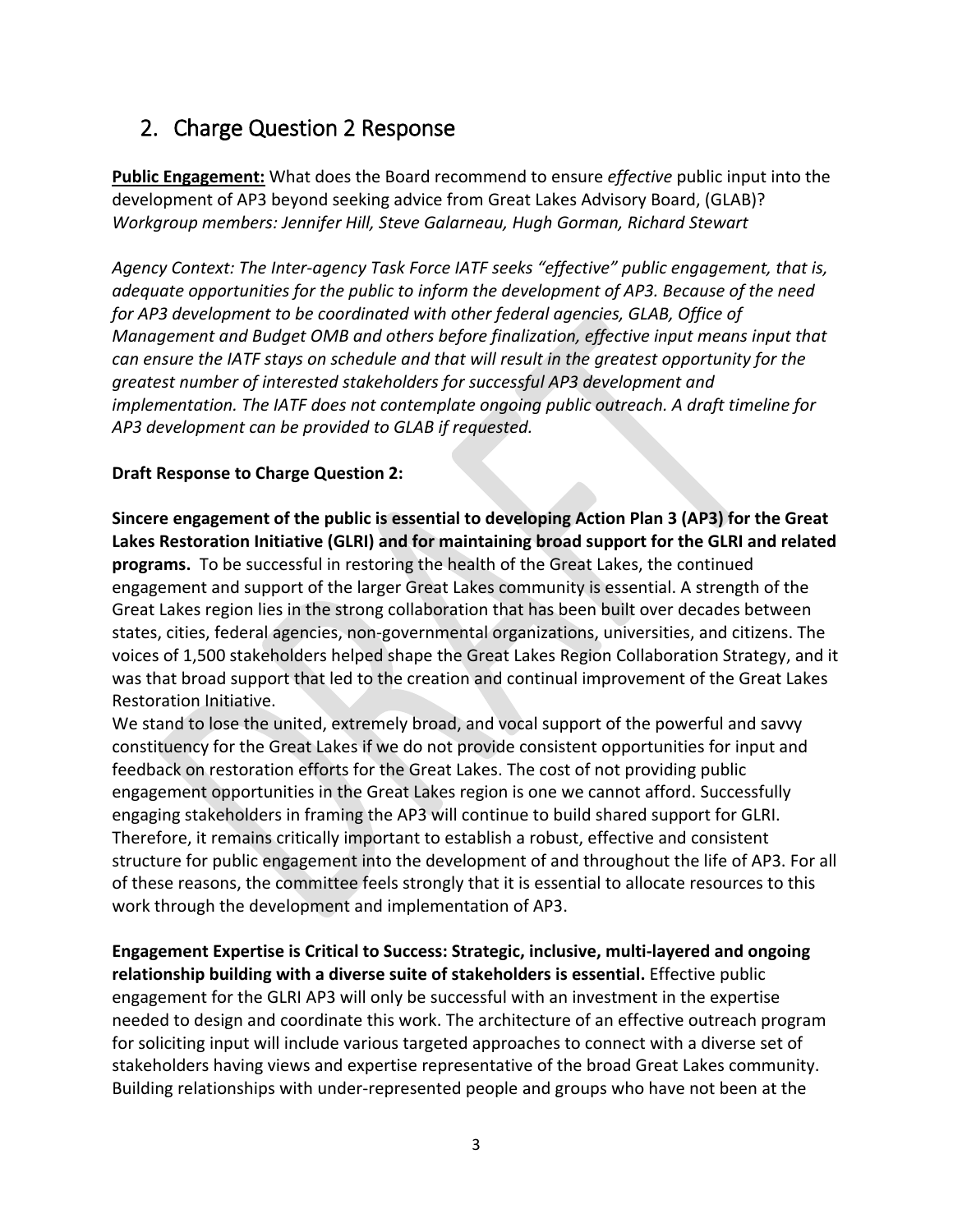table to date is as important as maintaining strong relationships with stakeholders who have led the GLRI so far. Achieving the goal of obtaining this broad input will require a diverse suite of audience specific strategies. For instance, it does not make sense to ask a fisherman the same thing as a state agency lead. The way input is requested will differ depending on the constituency's knowledge of the GLRI, Great Lakes organizing structures, and knowledge of issues and goals. Effective public engagement also means providing a neutral safe space for constituencies representing diverse voices to bring their concerns and feedback to the table. While the federal agencies are experts at implementing restoration work under the GLRI, they are not neutral in that they have specific areas of interest. Neither do they necessarily possess the expertise of soliciting public input effectively on a consistent basis. Investment in the expertise needed to garner the desired input will allow federal agencies to focus on how to incorporate that public input into their GLRI-related priorities, goals, and strategies.

#### **Successful, efficient outreach will integrate well with existing GL outreach efforts.**

Initiatives to seek public input on issues related to the Great Lakes have a long history. There are many existing entities, venues, and initiatives that provide public engagement opportunities that can be used to help develop AP3 and ensure its sound implementation. To best leverage existing efforts, and to avoid confusing the public with multiple overlapping and parallel efforts, it is important for the IATF to coordinate its efforts with these efforts.

One of the most important institutional structures in the Great Lakes basin that includes a public engagement component is that associated with the development of Lakewide Advisory Management Plans (LAMPs). The 2011 revision of the Great Lakes Water Quality Agreement (GLWQA) articulated a more consistent structure for LAMPs in all Lake basins. Currently, the LAMPs provide the means for Great Lakes partners to set lakewide goals and identify actions to meet those goals. LAMPs foster collaboration among and integrate the priorities of government agencies, tribes, and many stakeholders, and they must (by requirement of the GLWQA) be developed with public input. The LAMPs are therefore a sound reflection of a shared vision for the Lakes across a broad spectrum of interests. The LAMPs already have outreach and education committees for each Lake that are charged with consistently engaging the public on Lake basin issues. LAMP committees provide a logical outlet for integrated, collaborate outreach. However, these committees also require the expertise and resources that is needed for effective public engagement. Therefore, we recommend utilizing LAMP Engagement and Outreach committees as the main conduit for public engagement in association with the development of AP3. Specifically, we believe that the LAMPs could serve as conveners of placebased public comment events for public input into the development of AP3. In addition, to the extent that LAMPs reflect the priorities articulated by a broad constituency, these documents can also be used to guide the development of the AP3.

#### **Appropriate lead time is needed to effectively incorporate public input into AP3**

Public engagement should serve to guide priorities and set defined targets in AP3 (information *in*), not simply to inform the public of intentions (information *out*). It is important to determine, articulate, and commit to how public feedback will be obtained and incorporated into GLRI AP3. The timing of this work is therefore critical. If we only engage the public when the Action Plan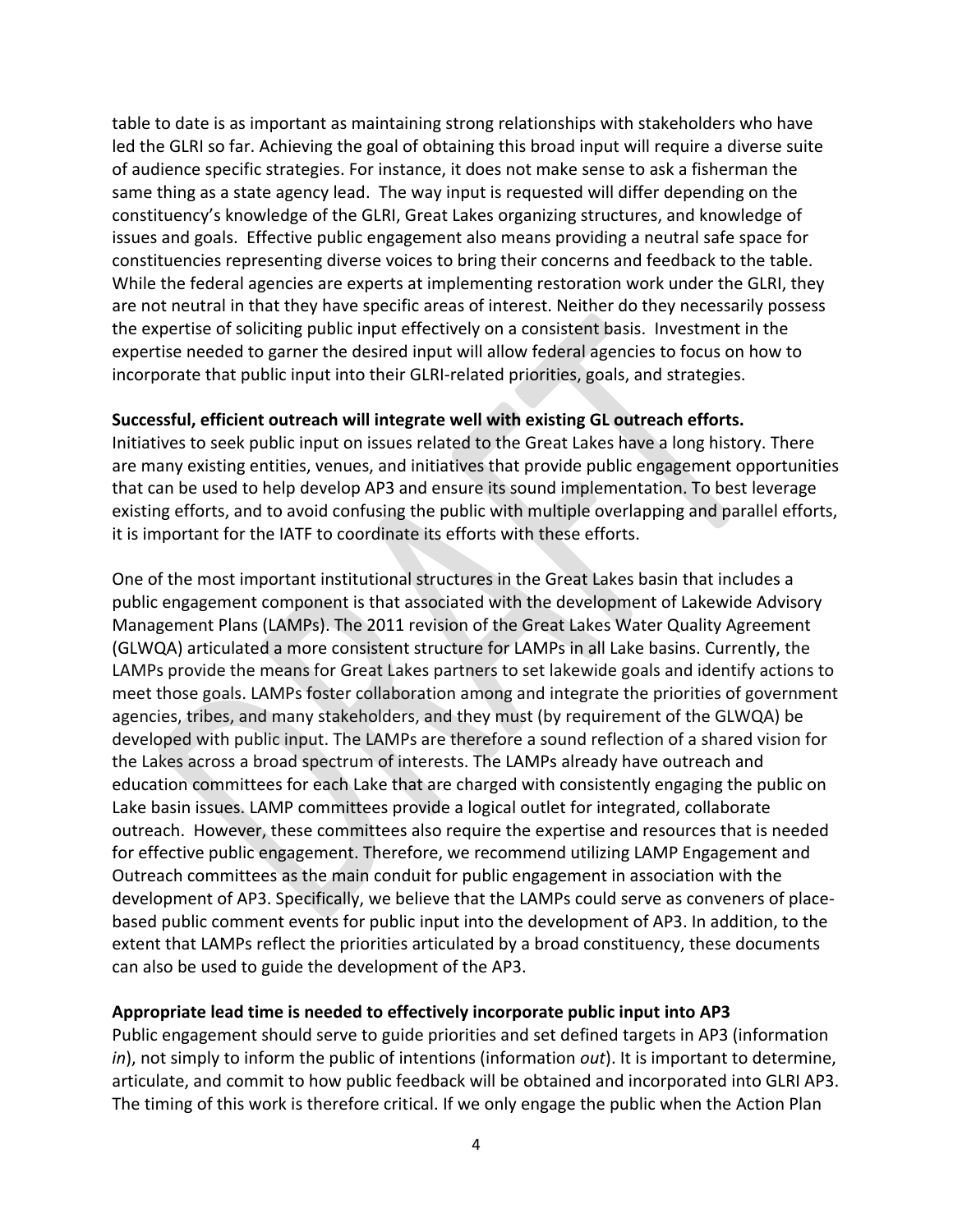document is nearly completed, then we are being disingenuous with our request for public input and lose the opportunity to leverage the skills and knowledge of our Great Lakes community and to identify priorities that take into account what people value. In contrast, providing engagement opportunities prior to drafting the document will not only demonstrate the value of the broader Great Lakes community in this effort but will also solidify support for the effort as it moves forward.

Knowing how to translate the input from all of these different audiences into existing structures for Great Lakes restoration will be critical. It is here that the public outreach expertise will intersect with the expertise of the federal agencies – in understanding how to take the feedback collected and alter course on restoration planning and/or work as appropriate. **Just as importantly, the tools, resources, and structure put into place for public engagement in the development of AP3 should be capable of serving as an ongoing conduit of public engagement for Great Lakes restoration efforts .** As we enter uncertain times for many environmental programs, maintaining consistent engagement with the Great Lakes community will serve to inform restoration efforts, but perhaps more importantly, will serve to maintain the buy in needed to sustain Great Lakes restoration efforts during fiscal and political uncertainty. Therefore, we recommend scheduled outreach meetings that are advertised well in advance of the meeting date. We also recommend that the meeting places are geographically dispersed so that as wide an audience as possible is reached.

#### **Outreach efforts should be shaped by stakeholder needs**

Providing a neutral, safe place for a diverse set of stakeholders is essential for honest discourse on Great Lakes issues. Events to solicit input should be convened by an organization that fosters open dialogue. Often, regulatory agencies have public baggage that prevent honest discourse. Therefore the implementation of an outreach strategy should include stakeholder driven approaches to connecting with communities. An outreach goal should include a commitment to bringing new voices, including voices traditionally underrepresented, to the table. Just as importantly, under-represented stakeholders should be given the opportunity to engage in public input in a way that works for them – strategies for engagement must be adapted to fit the needs of the stakeholders we are trying to reach, not serve as vehicles for what the agencies want to hear. Partnering with groups at the local level that are connected to their communities will be an integral part of an outreach strategy. Local groups have the trust and existing relationships required to get honest feedback from citizenry. These groups will also know how to ask the right questions to allow people to express their views.

**Continued, consistent funding for core agency budgets is essential to making the public engagement recommendations provided by this committee successful.** In order to engage effectively, there must be adequate resources available for the federal agencies to continue to function including travel funding designated for agency representatives to attend outreach meetings. Without maintaining core budgets for the agencies involved in Great Lakes restoration and funding the GLRI at \$300 million annually, we cannot hope to continue to meet our restoration goals or involve the public in an effort they care deeply about.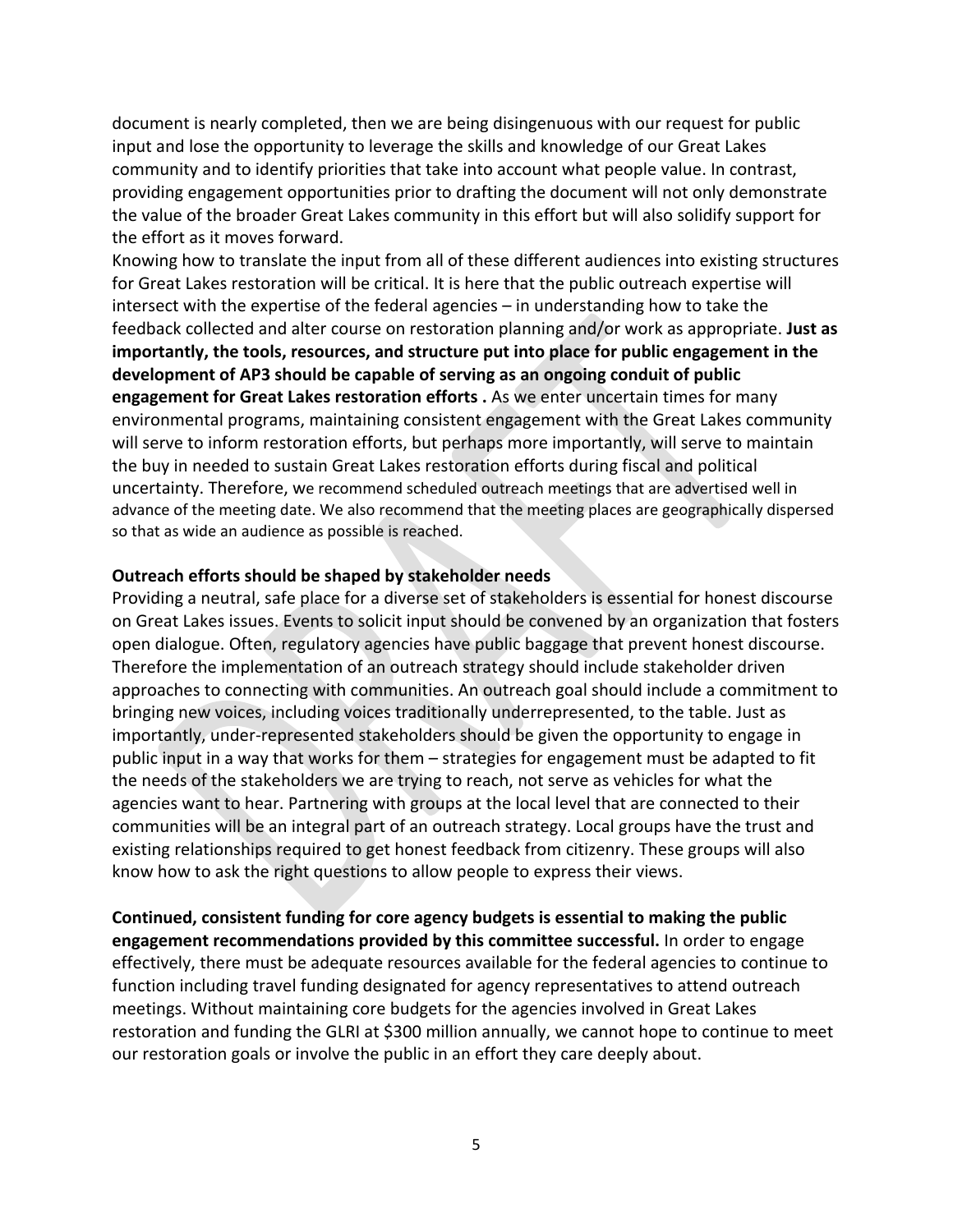### **CRITICAL COMPONENTS TO AN EFFECTIVE PUBLIC ENGAGEMENT PLAN FOR GREAT LAKES RESTORATION ISSUES**

A public engagement and outreach plan should contain the following components:

#### **Key Messages**

- Sincere engagement of the public is essential to developing AP3, as well as to maintaining broad support for the GLRI and related programs,
- Engagement expertise is critical to success strategic, inclusive, multi-layered and ongoing relationship building with a diverse suite of stakeholders is essential.
- Integrating the public engagement efforts of the IATF with existing GL outreach efforts, including those associated with the development of the LAMPs, is a way to make the most effective and efficient use of the available resources..
- The tools, resources, and structure put into place for public engagement in the development of AP3 drafting should be capable of serving as an ongoing conduit of public engagement for Great Lakes restoration efforts.
- Appropriate lead time is needed to effectively incorporate public input into AP3
- Outreach efforts should be shaped by stakeholder needs
- Continued, consistent funding for core agency budgets is essential to making the public engagement recommendations provided by this committee successful.

**Expertise in Public Engagement:** Agencies outsource public engagement planning to entity with expertise to design and implement an effective public engagement strategy that will elicit useful information for agencies to use in drafting and throughout life of AP3.

**Stakeholder Identification and Engagement:** A broad, diverse set of stakeholder groups, including but not limited to the following must be engaged on a one on one basis:

 State Agencies, Governors, Mayors, Non-Governmental organizations work on Great Lakes restoration, climate change, wildlife, habitat, and green and gray infrastructure issues, groups working in communities of color and minority communities within the basin, groups working in disadvantaged communities fighting environmental justice issues, leading scientists, industry groups, businesses including those who depend on the Great Lakes, tribes and first nations.

**Structure for Engagement:** This structure will include different tools for engagement, including but not limited to,

- Coordinate with LAMPs to host X events in their lake basin to receive input into the drafting of AP3 with focus on recruiting engagement from critical stakeholders listed above as well as those who may not have historically had a place at the table to weigh in on Great Lakes issues and/or groups in their specific lake region with expertise pertinent to Lake specific issues.
- Opportunity for written comment period, wide distribution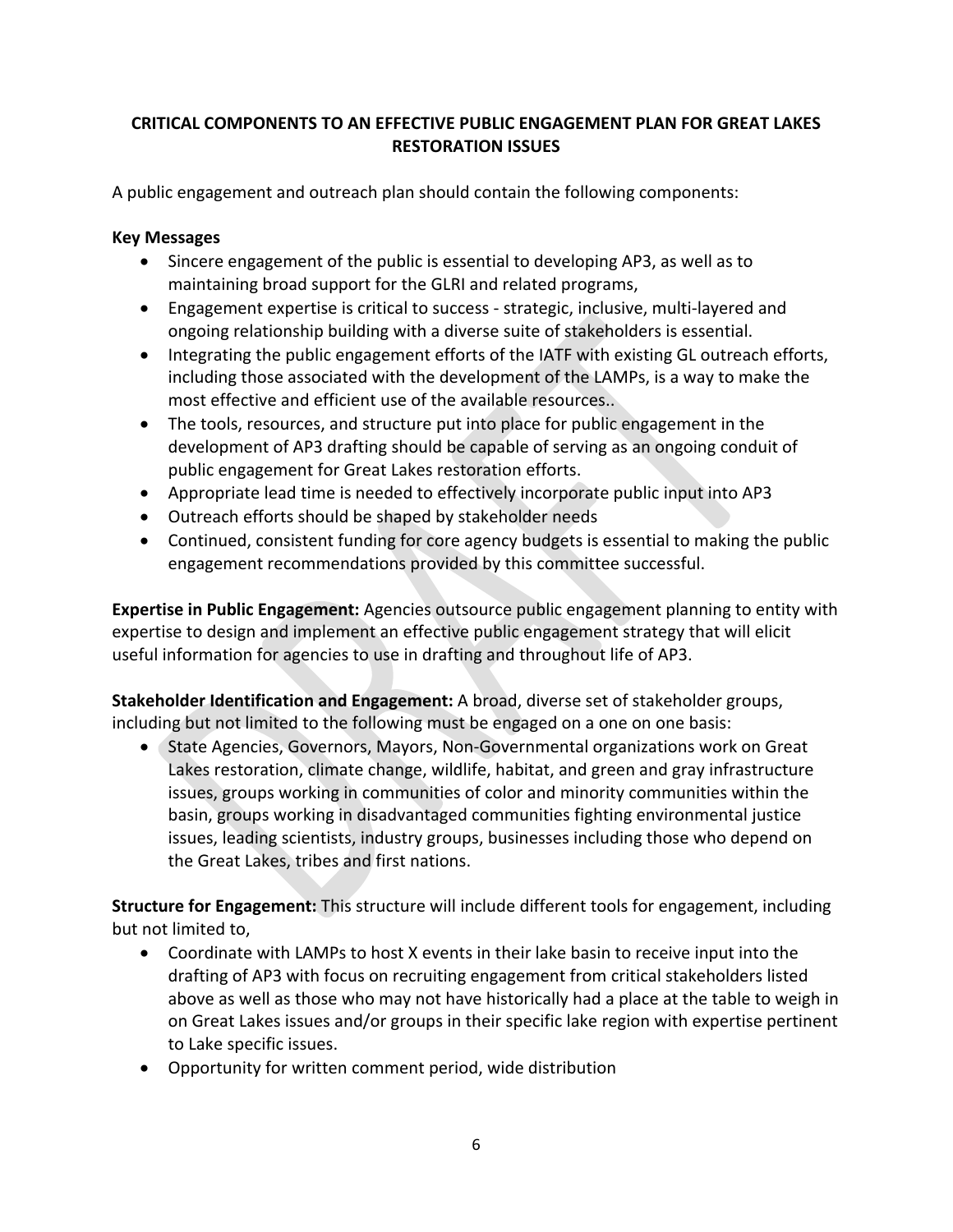- Opportunity for one on one interaction with agency officials and key stakeholder leadership
- Engagement structures should be based on stakeholder needs and limitations for engagement and will need to be tailored those needs in order to be effective.

**Timeline and Duration:** Meaningful public engagement on the drafting of AP3 will require ample lead time to garner useful public input into the process**.** A sample timeline could look like:

| 2018      | Reporting on AP2 accomplishments and progress towards targets                          |
|-----------|----------------------------------------------------------------------------------------|
|           | Evaluate existing outreach efforts,                                                    |
|           | <b>Build relationships</b>                                                             |
|           | Architect process for integration of engagement with existing efforts.                 |
|           | Begin outreach to define broad goals of AP 3 - broad outreach GL wide, extensive       |
|           | citizen engagement                                                                     |
| 2019      | Begin drafting targets for broad goals – targeted outreach to science and agencies for |
|           | realistic strategy                                                                     |
|           | Outreach to target audiences to describe how targets meet their defined interests.     |
|           | Solicit feedback on full plan                                                          |
| 2020      | Roll out AP3                                                                           |
| 2021-2025 | Outreach to user groups to describe how AP3 implementation meets various target        |
|           | audience interests                                                                     |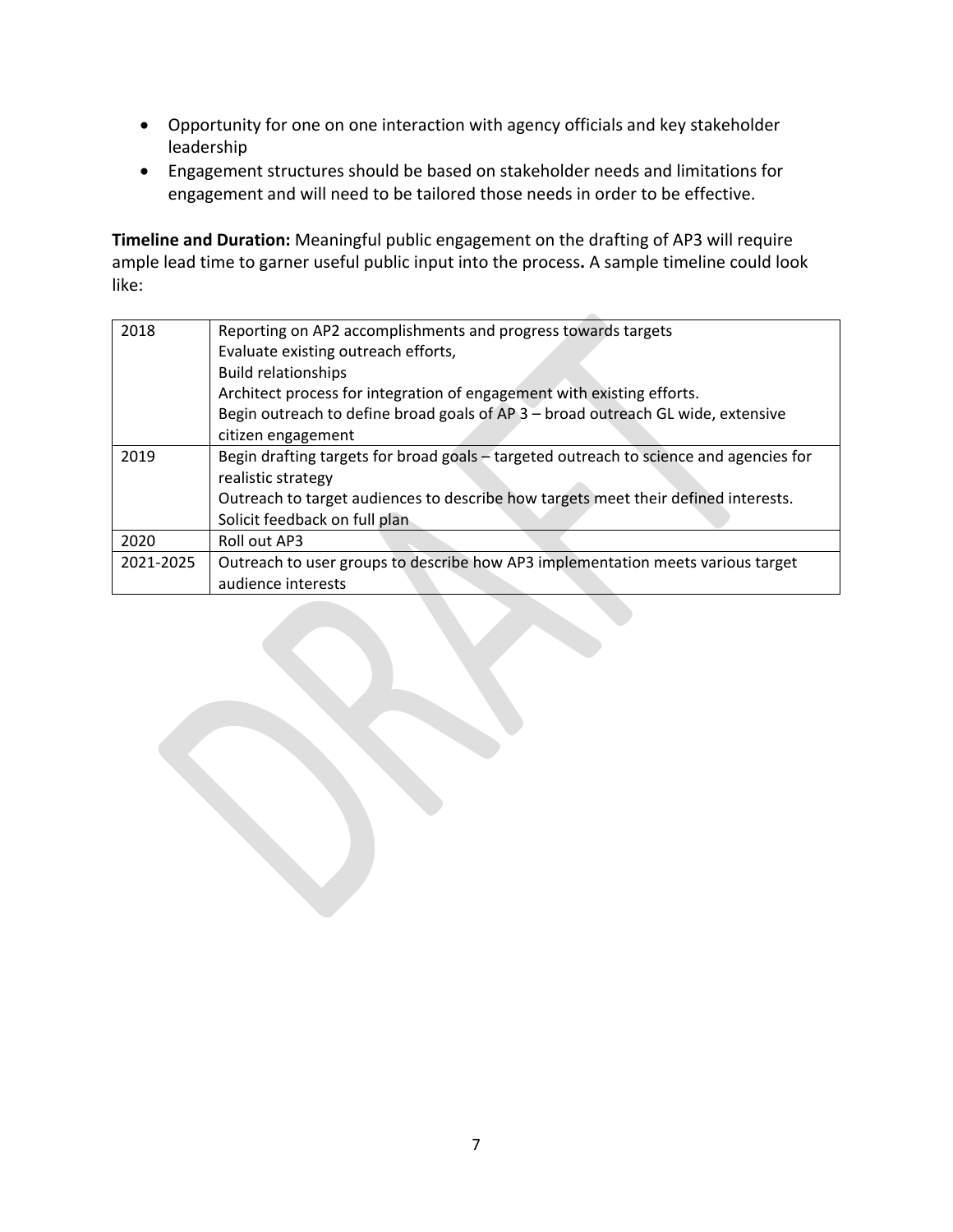## <span id="page-10-0"></span>3. Charge Question 3 Response

### **GLAB CHARGE QUESTION #3 – RUNOFF REDUCTION**

*Re statement of Charge Question (3) - Runoff Reduction: How can GLRI investments be more effective in getting sustainable runoff reduction practices established or by exploring treatment technologies that will reduce nutrient loadings that contribute to harmful algal blooms, hypoxia, and other water quality threats from agricultural areas?* 

*(A) What specific approaches are recommended by the GLAB to help achieve its recommendation from December 2013 that "funding priority should be given to projects in communities that demonstrate a commitment to implement comprehensive conservation farm plans that are sustainable and perpetual."1* 

*(B) Given the length of time it takes to institute such of the sustainable practices, what AP3 annual Measure(s) of Progress should be developed to measure demonstrable and sustainable progress toward ecological outcomes while at the same time providing sufficient time for such sustainable practices to work?* 

*Context: While the Great Lakes community is making steady progress in many of the focus areas, more effective action is needed to reduce nutrient runoff from agricultural lands. The IATF has attempted to implement GLAB's recommendation: "funding priority should be given to projects in communities that demonstrate a commitment to implement comprehensive conservation farm plans that are sustainable and perpetual."2 However, the IATF has experienced several barriers to making short-term progress through sustainable runoff reduction approaches. For example, it has found limited capacity for conservation easements (e.g., through land trusts, etc.) in upstream Maumee River watershed areas; the few stakeholders who can provide some capacity require agriculture easements to secure interest from willing producers; an inconsistent "patchwork" of strategically-targeted lands for easements, etc. And, where these barriers can be overcome, the IATF has found that it could take a much longer time to undertake these "sustainable approaches" than annual measures of progress might allow.* 

#### **GENERAL COMMENTS ON CHARGE QUESTION**

Runoff – both urban and rural – continues to be the largest pollutant contribution to the Great Lakes. Measures have been implemented over the years but the reductions are not sufficient to meet water quality standards and/or goals for fishable/swimmable waters. Charge Question # 3 focuses on the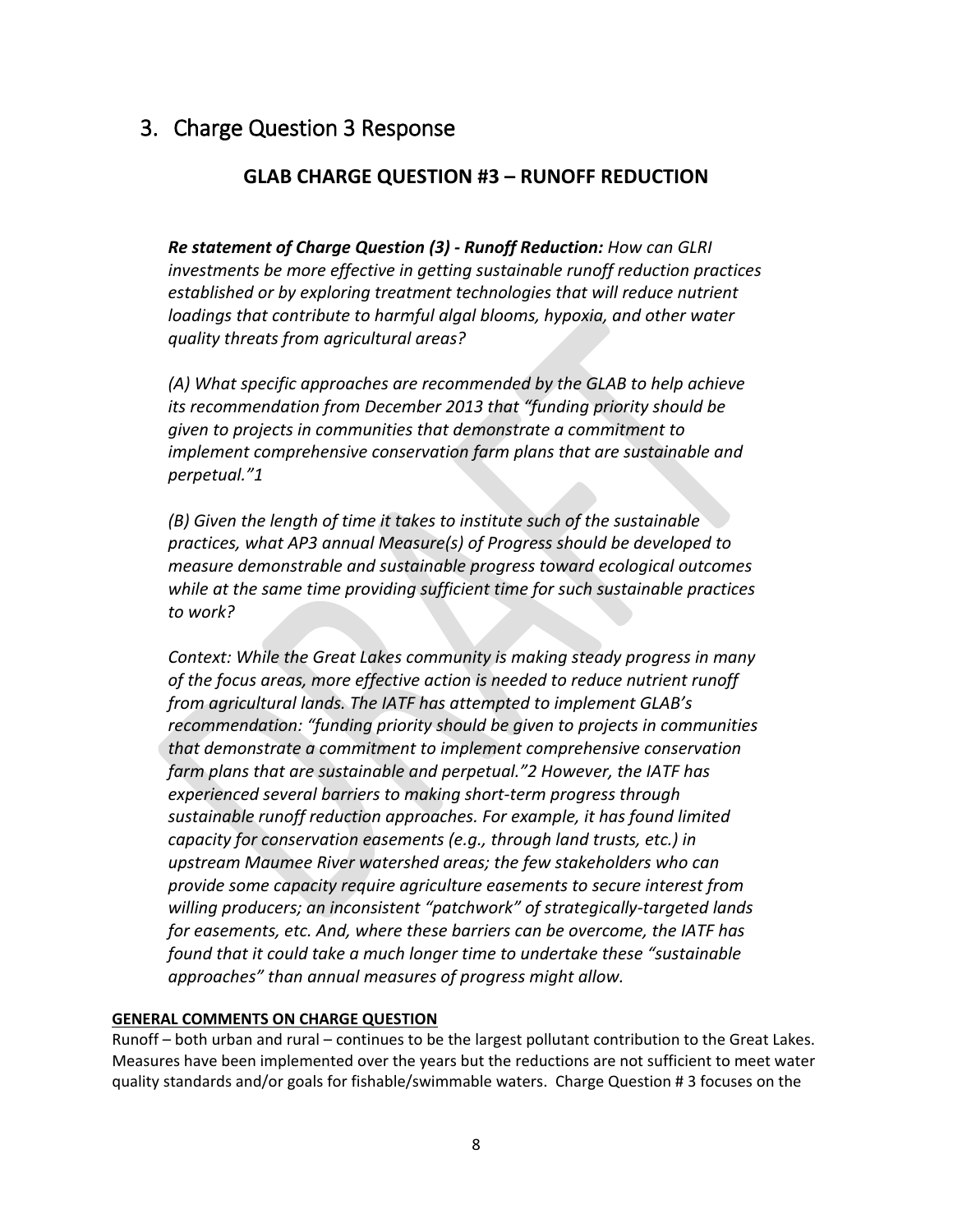effectiveness of existing technology, need for additional technology, and ways of assuring that water quality results from investments made in runoff reductions are sustainable.

Harmful Algae blooms are a symptom of a larger challenge of reduction of polluted runoff. However, prioritizing reduction in the extent and duration of nuisance and harmful algal blooms remains a valuable targeting tool that should be continued. The establishment of Priority Watersheds is a useful tool for evaluating effectiveness in the most nutrient compromised areas of the Great Lakes. However, limiting investment to these three critical areas fails to address the loadings entering from the larger drainage area.

#### **Recommendations:**

- **1) The GLAB should recommit to the use of priority watersheds as a targeting tool but should also allow for funding meritorious projects in other watersheds that address runoff control. (Note – some of the subcommittee members recommended limiting the funding to priority watersheds. We look to the larger GLAB for their opinion.)**
- **2) The Federal Partners should continue to prioritize projects that work to reduce the extent and duration of harmful and nuisance algal blooms.**

There is something to be said for maintaining consistency in the Action Plan (AP) measures of progress over time. The AP II measures of progress are output (as opposed to outcome) focused and speak to targeting priority watersheds as identified by the IATF and Annex 4 processes. The goals of the GLRI should be consistent with Annex 4 and support measurement of the NPS Pollution Impacts on Nearshore Health Focus Area and the Annex 4 (Nutrient) of the GLWQA outcomes. The concerted effort should align to reduce the extent and duration of nuisance and harmful algal blooms and hypoxia in embayment areas of the Great Lakes.

**Recommendations:**

**3) Fund farmer outreach and other on-farm aspects that are currently being supported by GLRI through an agency such as the USDA, where experience and culture more closely align with priorities. GLRI funding should be available to grants requests demonstrating successful collaborations that are specific to the area.**

Technical assistance to agricultural producers remains an important component of continuing Great Lakes improvements and continued and expanding funding should be identified to allow for sufficient, trained staff to support and monitor the "on-farm" improvements needed. However using the GLRI for this purpose may not be the most appropriate use of staff and resources. The GLAB recommends that the Farm Bill provide sustained funding for farm technical assistance (TA). If these efforts continue to be funded through GLRI, creating a requirement for staff match could help bolster necessary capabilities to create effective projects. Regardless of funding source, more TA is needed and the shrinking of this vital service for budgetary reasons can produce only negative outcomes.

Placing emphasis on comprehensive conservation planning as a focus is important, and how those plans are developed and implemented could be further fleshed-out and supported by more enhanced technical assistance and outreach/education at the local level. For example, Farmer-led or peer-to-peer engagement is really moving the needle in several watersheds throughout the GLs region and beyond.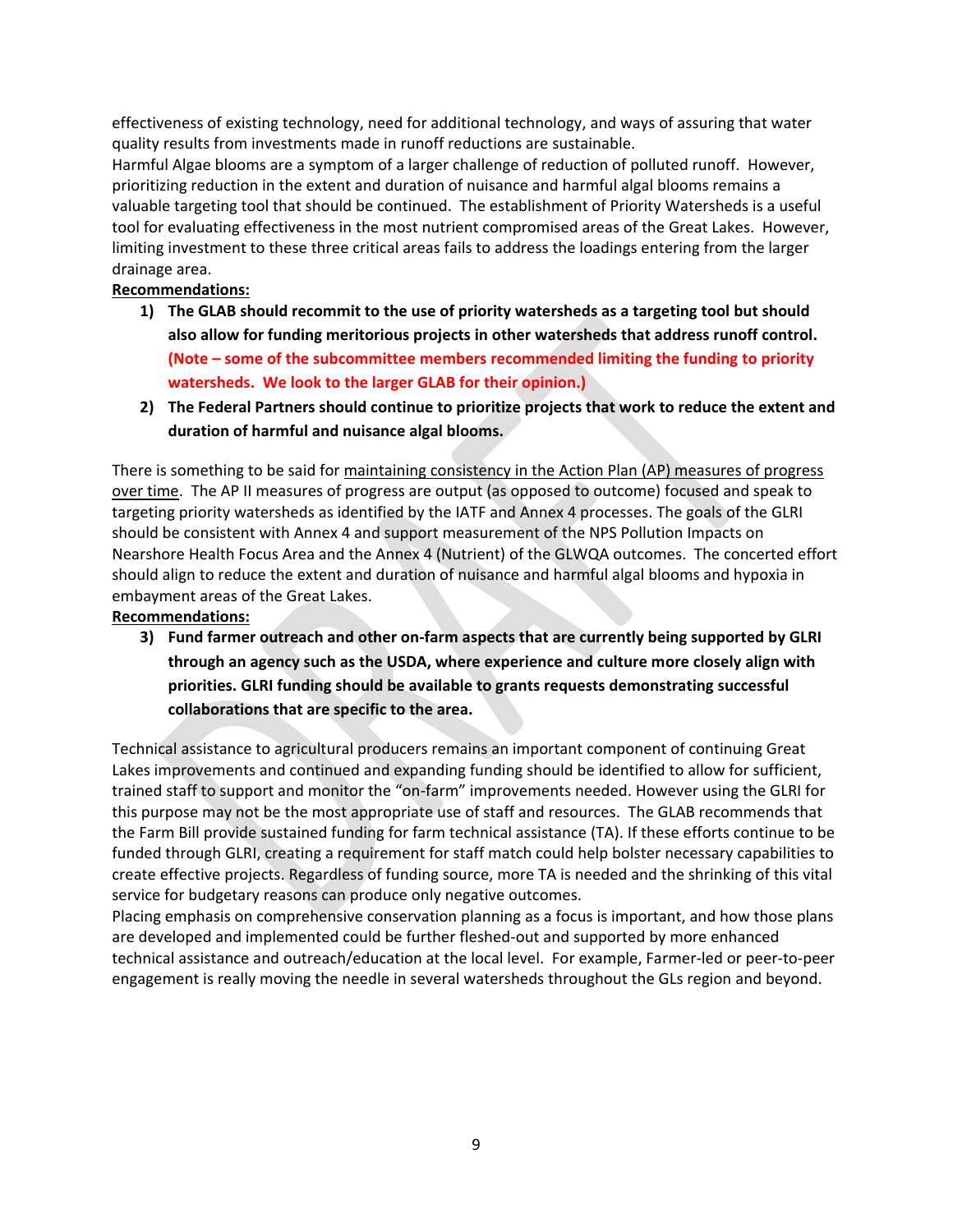#### **Recommendations:**

- **4) Structural or other types of BMPs that do not require annual renewal and that assure greater longevity should be given priority.**
- **5) Create funding guidelines that ensure funded projects have plans and agreements in place for long term sustainability**

GLRI should remain focused on funding practices that target nutrient reduction on the most sensitive lands during the most critical times of the year. However, harmful algal blooms remain the "early warning" for the larger issue of consistent excess loading of nutrients. The long term effect of this loading is largely unknown but is expected to encourage eutrophication of areas with poor hydrologic exchange.

Structural BMPs have demonstrated to achieve long term benefits with minimal long term maintenance. These programs should be given priority over practices that vary from year to year. These practices yield greater benefits if agreements are in place that require the practice be maintained long into the future (preferably in perpetuity).

Better tools that lead to reductions in nutrient runoff should be encouraged and supported. Modeling and research has shown that the adoption of precision techniques to assess nutrient needs (i.e., soil testing) and Variable Rate Technologies (VRT), coupled with a suite of conservation practices, including appropriate cover crops, can be a highly effective approach. These non-structural practices are not considered "sustainable and perpetual" practices by some. However, widespread utilization of these practices allows practicing farmers to see results and encourages them to adopt these practices. By changing their traditional approaches, their farming system will be sustained and perpetuated, and result in long-term water quality benefits.

#### **Recommendations:**

**6) The Federal Government should ensure sustainability of funding to support long-term staffing – preferably utilizing USDA appropriations and if that is not available, utilizing GLRI funds.** 

GLAB should also consider recommending cross compliance as an option for USDA NRCS to put in place. If a landowner receives money for any farm program from USDA – a conservation plan/ nutrient management plan should be required with annual follow up.

In GLRI priority watersheds, local ag-related conservation entities must have adequate staff capacity and resources to educate and assist farmers with field-scale nutrient management planning, implementation, and tracking efforts. Over the long term, there must be local capacity of local agrelated conservation entities (e.g., conservation districts, extension offices) in GLRI priority watersheds to provide farmers with field-scale nutrient management planning technical assistance, and financial support for targeted outreach/education programming, implementation, and tracking of practices. This staff should direct funding to: 1) technical assistance for the development of comprehensive field-scale nutrient management plans; 2) farmer-led outreach/education; 3) soil testing and variable rate technologies (VRT); and, 4) structural and non-structural practices, with an emphasis on erosion control, nutrient management, and cover crops combined practices that lower the peak nutrient loss rates and shorten the duration of the peak during spring months.

The Federal Partners can encourage sustainable practices utilizing requirements placed on the granting of federal assistance. Additionally, there are ways to ensure practice longevity outside government funding by utilizing existing laws and practices. Easements are used extensively in government programs and are attractive because of the level of control they give regulatory agencies over the practice for the length of the easement. Another option is the use of deed restrictions, which are attached to the land and follow it through sales. Deed restrictions are usually handled through title companies, where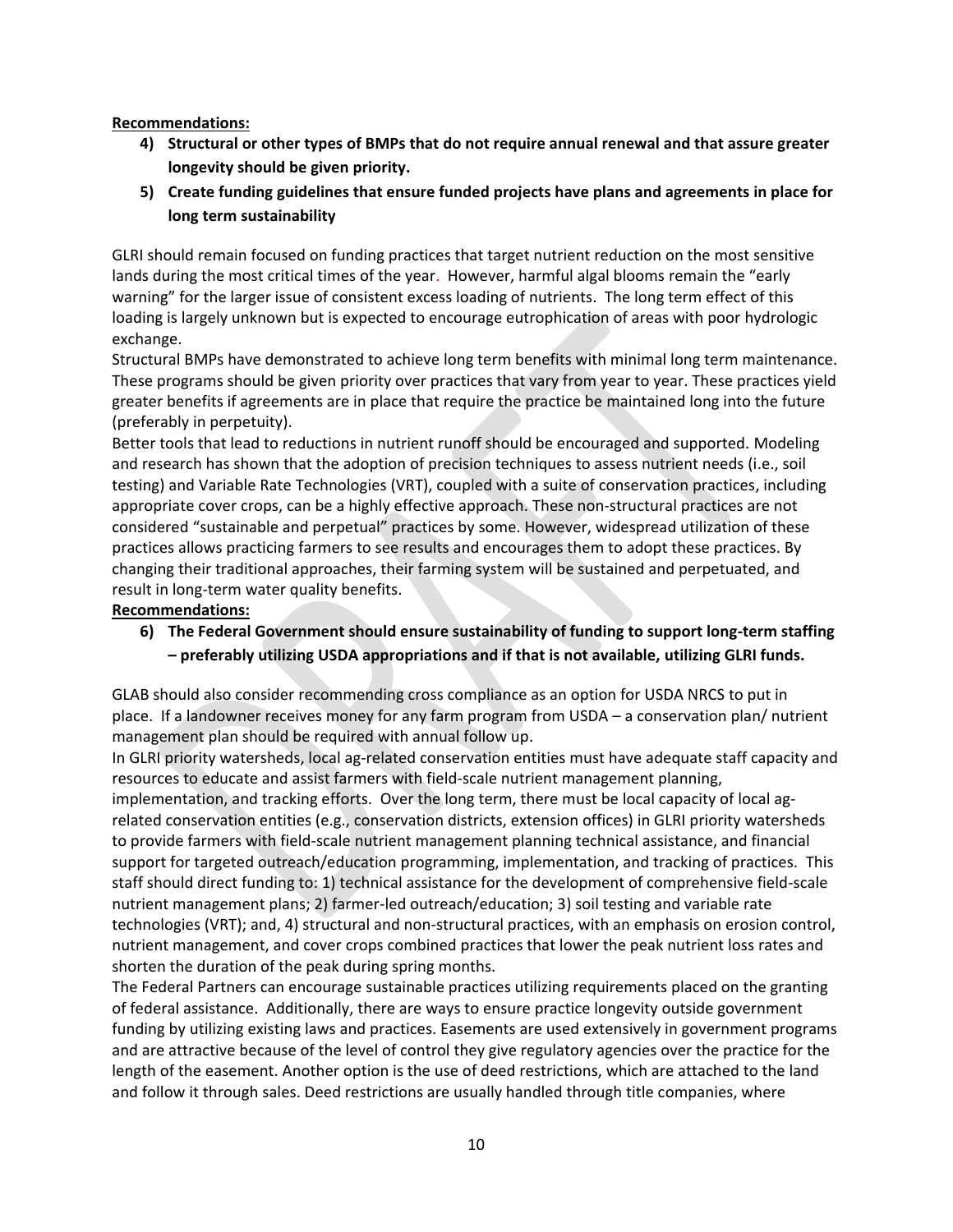notification is given upon sale of the property, however they lack the enforcement provisions that come with easements. Either of these long-term strategies provides the opportunity for beneficial conversations and can create more surety around practices.

#### **Recommendations:**

#### **7) Encourage the use of easements and deed restrictions to ensure practice longevity**.

While there are a number of challenges with implementation, there are also various tools to respond to those challenges. According to Smith et al. (2015), emphasizing structural practices may be problematic considering that much of the land that is currently farmed is rented land and not owned by the producer. Attaching deed restrictions on the land owner's property may be as problematic as the IATF's previous attempt under the GLRI to fund conservation easements in the Maumee River Watershed.

GLRI funds should be utilized to support monitoring on both the project level and the regional level. Monitoring is essential to assess the long-term success of projects and their efficacy in meeting their stated goals. While GLRI money can be used for monitoring, it is unreasonable to require small regional actors to carry out long term monitoring efforts. Partitioning monitoring responsibilities between local actors for short term responsibilities and federal and state governments for longer term impact monitoring could produce the desired results.

#### **Recommendations:**

**8) Allocate monitoring responsibilities between federal and partner entities, with federal groups taking over long-term monitoring and partner groups taking over short term monitoring. The Federal Government should retain the responsibility for regional monitoring – preferably utilizing core funding.** 

It will be very difficult for applicants to implement monitoring for extended years beyond the grant period. Thus, less emphasis should be placed on project level monitoring since the GLRI investment would be better spent on implementation within the grant period. For example, according to Northeast Midwest Institute's 2015 Betanzo et al. Lake Erie nutrient reduction case study, "This case study found that more than 40 years of monthly TP data would be needed to detect a 10-percent change at a given monitoring site with statistical significance because the natural variation that occurs in streamflow and water quality from year to year obscures this small magnitude of change." The case study recommends that targeted monitoring should be addressed by federal and state agencies in a coordinated/collaborative manner to ensure that what monitoring data is collected and standardized for analyses. There are also tools/models that can be required to be used to estimate the nutrient reduction by implementing practices at the field level. Grantees can be expected and required to verify practices implemented and report on the cumulative nutrient reductions (in lbs and acres treated, as per the AP II measures of progress) as a result of their project/program implementation. If this larger program cannot be funded, EPA should revisit the effectiveness of a proposed adaptive management program.

In order to prevent the collapse and loss of experience and knowledge when a periodic funding program like GLRI dries up, local positions with USDA, NOAA, USGS, and EPA must be funded with long-term sources. This could either be funded through the appropriations process or a long term contract arrangement.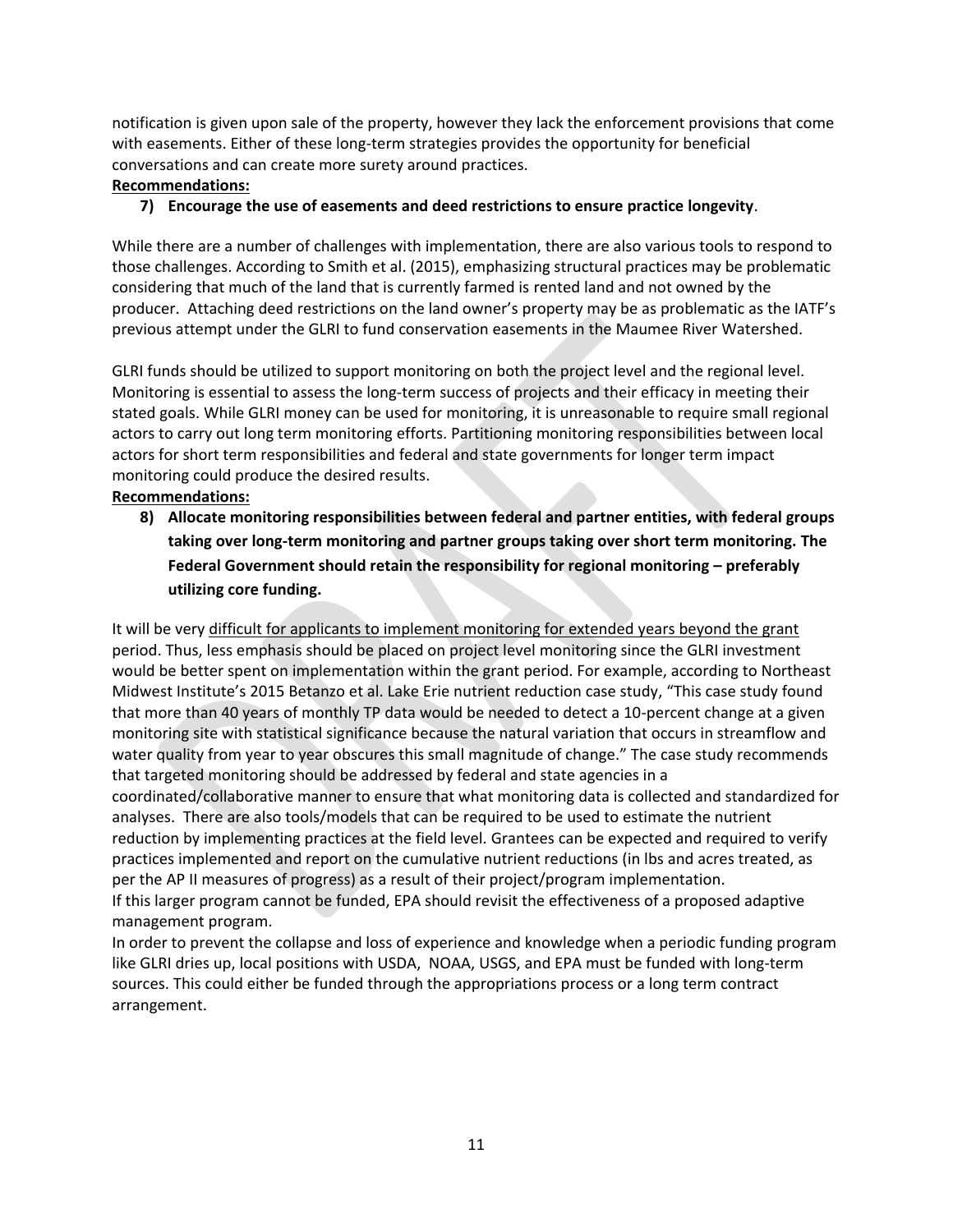#### **REFERENCES:**

Betanzo, E.A., Choquette, A.F., Reckhow, K.H., Hayes, L., Hagen, E.R., Argue, D.M., and Cangelosi, A.A. (2015). Water data to answer urgent water policy questions: Monitoring design, available data and filling data gaps for determining the effectiveness of agricultural management practices for reducing tributary nutrient loads to Lake Erie, Northeast-Midwest Institute Report, 169 p. Retrieved from <http://www.nemw.org/>

Enloe, S.K., Schulte, L.A., and Tyndall, J.C. (2014). Toward a collaborative approach to watershed management: Lessons learned from the Boone River Watershed, Iowa. *Journal of Soil and Water Conservation*. doi:10.2489/jswc.69.5.149A. Retrieved from

<http://www.jswconline.org/content/69/5/149A.full.pdf+html>

Osmond, D.L., Hoag, D.L. K., Luloff, A.E., Meals, D.W., and Neas, K. (2015). Farmers' Use of Nutrient Management: Lessons from Watershed Case Studies. *Journal of Environmental Quality*. doi:10.2134/jeq2014.02.0091. Retrieved from

https://www.researchgate.net/publication/269681204 Farmers%27 Use of Nutrient Management L essons from Watershed Case Studies

Smith, D.R., King, K.W., and Williams, M.R. (2015). What is causing the harmful algal blooms in Lake Erie? Journal of Soil and Water Conservation, Vol. 70, No. 2. doi:10.2489/jswc.70.2.27A. Retrieved from <http://www.jswconline.org/content/70/2/27A.full.pdf+html>

U.S. Department of Agriculture, Natural Resources Conservation Service. (2016). Effects of Conservation Practice Adoption on Cultivated Cropland Acres in Western Lake Erie Basin, 2003-06 and 2012. 120 pp. Retrieved from [https://www.nrcs.usda.gov/Internet/FSE\\_DOCUMENTS/nrcseprd889806.pdf](https://www.nrcs.usda.gov/Internet/FSE_DOCUMENTS/nrcseprd889806.pdf)

## <span id="page-14-0"></span>3.1 Workgroup Comments on Charge Question 3 Response – Areas on which the workgroup did not agree

**From:** Jim Ridgway <jridgway@ectinc.com> **Subject:** RE: Charge question 3 - Runoff Reduction GLAB and SIS workgroup

Rita,

Please find attached our Draft response the Charge Question #3. Unfortunately, we did not reach consensus on all issues. I will rely on the committee members to articulate their specific concerns/recommendations. (You may choose to include this email chain as it identifies some areas on which we did not agree.)

#### Gang,

Please feel free to make changes to the attached text and get it to Rita TODAY. I welcome all changes. However, I had some difficulty translating some of the recent comments into succinct text. I would welcome your help.

Thanks again for all of the effort, Jim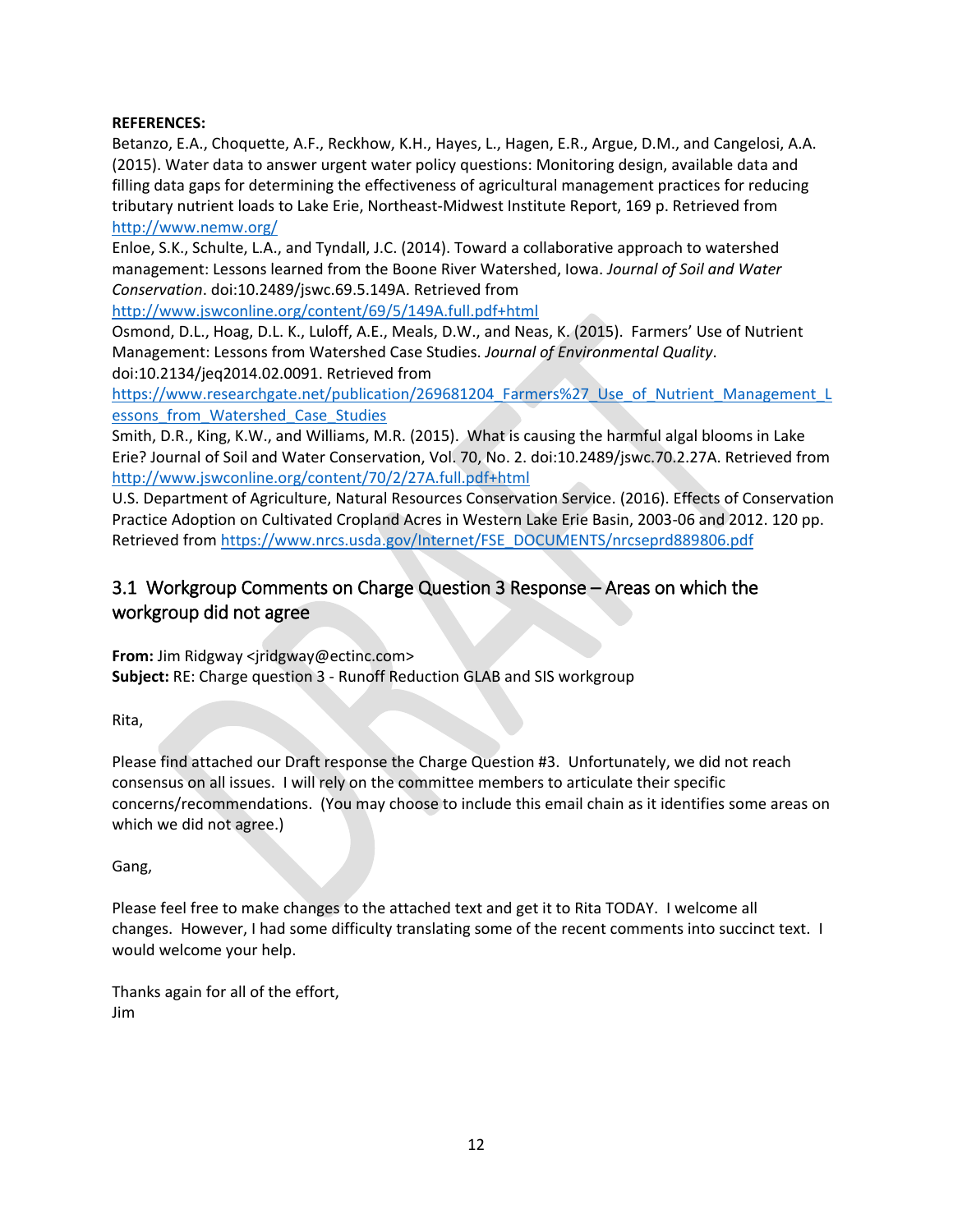Jim's comments in italics Michelle's comments bolded Bill's comments highlighted in yellow Joy's comments are underlined

**bullet 1, pag2 should state GLRI, not GLAB (I think)** – *I did not make this change – We are advising the GLAB which, in turn can provide advice on GLRI. I believe the GLAB should utilize GLRI and other tools to focus on Priority watersheds. I look to others for their opinion as well*;

**Bullet 1** - says we should recommit to use of priority watersheds as a targeting tool but should also allow for funding meritorious projects in other watersheds that address runoff control. Seems to me we want it both ways here. Are we going to work on priorities or open it up to all projects? How do we define "meritorious projects"? I would recommend the prioritization approach.

We are more likely to see more significant results if we target the priority watersheds. It's hard for EPA to tell the states outside of those priorities that they are ineligible for funding. Frankly, EPA probably likes the flexibility and will be reluctant to eliminate it. So what if we put minimum requirements around "meritorious projects" that are not in a priority watershed to ensure that there is a reason for doing these projects? Like the watershed must have algal blooms, have N or P limits in a TMDL or watershed action plan, show that there is a long-term plan for maintaining control, and whatever else folks can think of.

**bullet 3, doesn't make sense to me in that we are punting the responsibility of funding TA through the USDA, especially since NRCS has limited staff capacity and a bit of a turnover issue**. *We all agree that TA is important and must be supported. However,, I look at GLRI funding as temporary and competitive. I would look to the Farm Bill to address these issues over the long term.* **I would like to see the GLRI fund TA at the conservation district level to fill the gap** *(I would agree but argue that this is stop-gap funding);*

**Bullet 3 -** is about staff and adequate technical assistance to get the job done with Agricultural nonpoint. There is no one approach here. Some places NRCS does a great job, in others Soil and Water Conservation Districts, local government or nonprofit organizations have done good things. I think GLRI grant applications should emphasize collaboration and partnerships to get the job done and ask how the grant application intends to maintain the level of effort after the GLRI grant is gone- this might help with temporary issue and get grant applicants to think about long term. Some of the specifics like local staff match or farmer led engagement could be suggested options whereas NRCS or Farm Bill changes will require some work done by GLAB. Grants with best approach should get highest recommendation for funding.

I really don't think that GLRI should be used to support regional NRCS staff so that they can provide TA. I agree with Bill's point that each project can have a different partnership model and am okay with GLRI grants being used to provide NRCS staff support in certain cases. Otherwise, USDA should be funding it's staff. We all agree that USDA has not provided sufficient funding so perhaps recommendations from folks like us will help make that happen.

**bullets 4-5 vulnerable could be changed to sensitive lands,** *DONE* **bullet 5 needs to be better defined in the narrative, and the narrative doesn't really get at bullet 4** *(I have added twp sentences in an attempt to address this concern.);*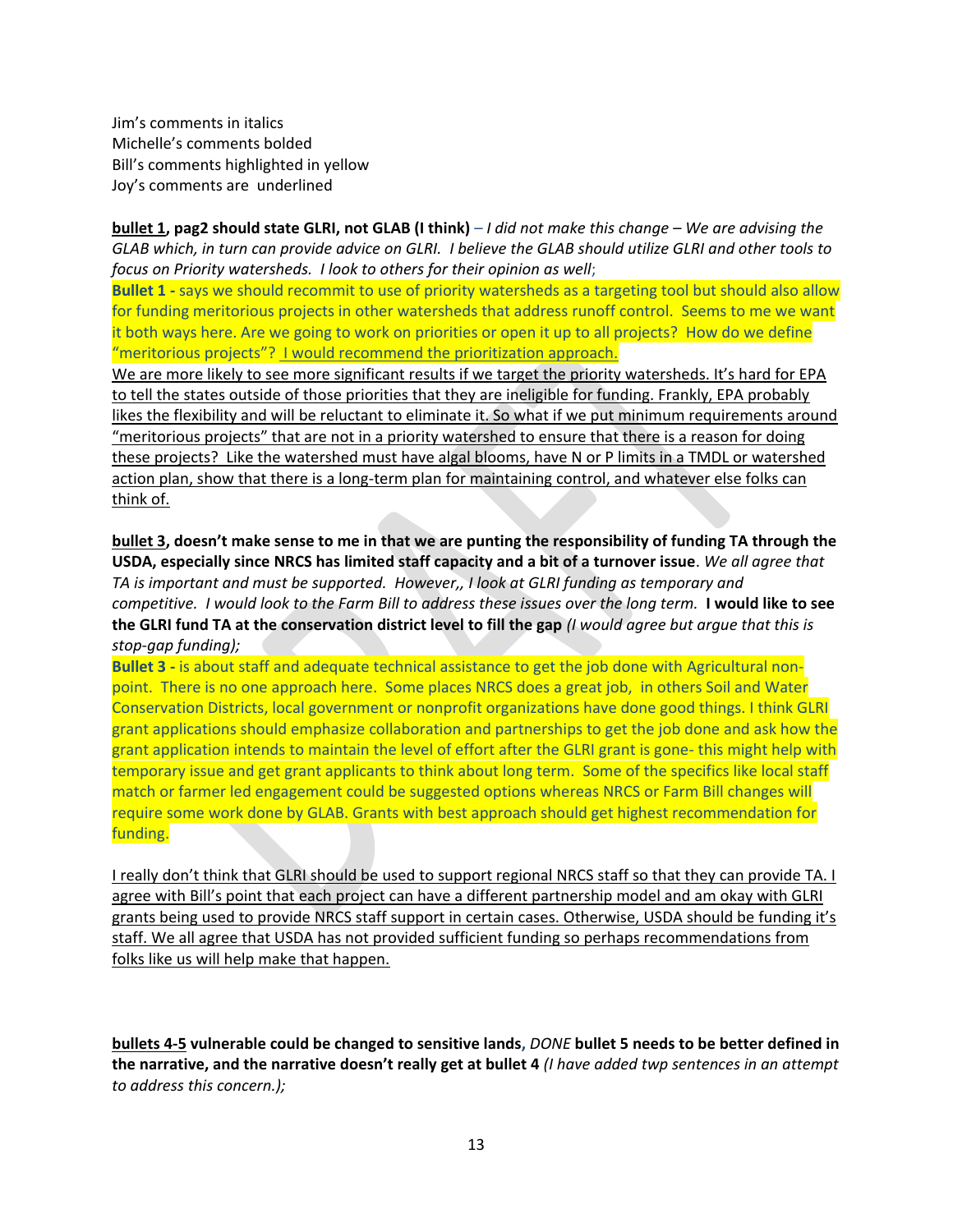**Bullet 4** - nutrient management and conservation farm planning can be sustainable and perpetual – in Wisconsin, once you have paid a landowner for nutrient management (\$28/ acre), the landowner is expected and required to follow an annual nutrient management plan from that point forward. There is a lot about a nutrient management plan which resembles a conservation plan (590 NRCS standard for nutrient management requires/recommends buffers and grassed waterways to name a couple). The key is – do we have good staff who will follow up with landowner and gain trust in annual review of nutrient management plan?

Use of the term vulnerable lands is unclear to me. How about: Lands that have highest risk of delivery of sediment and phosphorus delivery to streams?

#### Bullet 6

**Bullet 6 -** Easements and attaching conservation plans to deeds are mentioned as options for sustainable conservation practices. How will the grant applicant propose in the grant to maintain the sustainability of the GLRI grant??

I think GLAB should also recommend cross compliance as an option for USDA NRCS to put in place. If a landowner receives money for any farm program from USDA – a conservation plan/ nutrient management plan should be required with annual follow up – otherwise we are subsidizing agriculture production and placing the water quality costs into the future, with taxpayers sometime in the future or allowing the water to become degraded.

I'm getting in over my head, but in the 2014 Farm Bill, there was a requirement that if you purchased crop insurance, you had to comply with conservation practices. Beyond that soundbite, I don't know how that's done. Bill, it sounds like you are suggesting something bigger, right?

#### **bullet 7, monitoring is not reflected in the bullet so may it should have its own bullet?;**

**Bullet 7-** seems to repeat some of the same points as bullet 6 regarding easements and deed restrictions in the first paragraph. Some grant applicants do have the capability to do water quality monitoring before, during and after the project is completed. GLRI funding should give higher priority to those grants willing to have a water quality monitoring plan. We have a water quality monitoring plan in place in Silver Creek and the annual costs ( USGS monitoring station, weekly grab samples, lab work and analysis) are about \$40,000 per year.

I agree that there is some duplication between bullet 6 and 7. I recommend taking paragraph 2 of bullet 6 and making bullet 7 about possible tools to ensure practice longevity.

**how is bullet 8 & 9 different, maybe combine?(DONE); delete the reference section since there are not links in the doc***(Comments of others?? Please let me know)*. **I also don't understand the headers titled Discussion, aren't they recommendations***?(REMOVED)*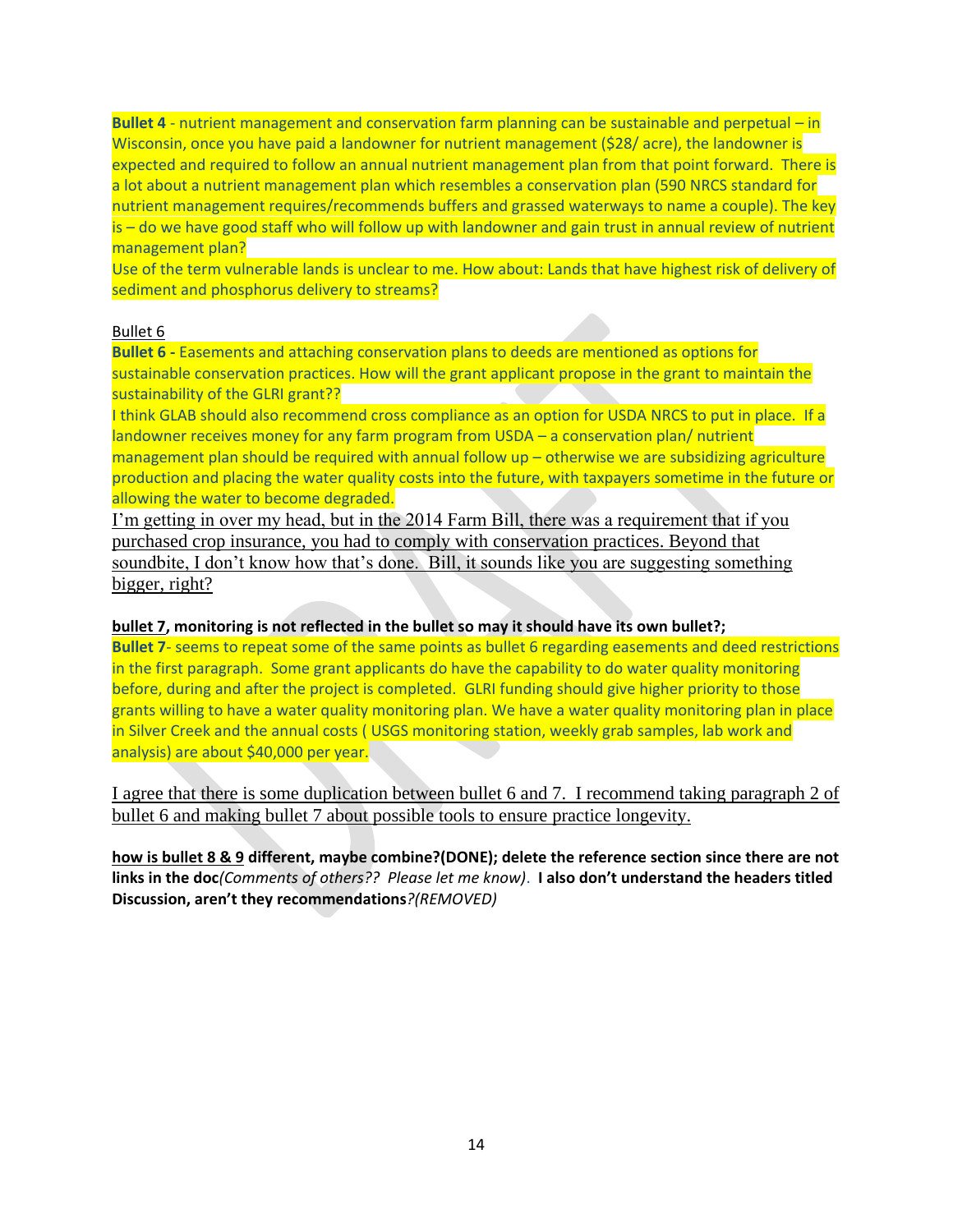## <span id="page-17-0"></span>4. Charge Question 4 Response

#### Response to Charge Question #4

Subcommittee: Michael Isham, David Allan, Kathryn Buckner, Steve Cole, Michelle Selzer, Michael Twiss

Charge question 4: Protection: Should GLRI invest in efforts to understand long-term future threats and communicate them to the Great Lakes community for action?

(A) How should GLRI begin investing in efforts to forecast future threats beyond AP3? Should it start with a forecasting pilot project? Should it invest in a single effort? Or should it seed various efforts, complementing, for example, Blue Accounting, Great Lakes Inform, or other similar platforms to build forecasting capacity?

(B) What kind of platform (both internally with the database and externally with a dashboard, for example) is necessary so that the interface between data and accessibility can be as useful as possible to the public?

#### *Should the GLRI invest in efforts to understand long-term future threats and communicate them to the Great Lakes community for action?*

Yes. The 2012 Protocol to the Great Lakes Water Quality Agreement (GLWQA) charged the International Joint Commission (IJC) Water Quality Board with identifying emerging issues and recommending strategies and approaches for preventing and resolving the challenges facing the Great Lakes. To date, however, there has not been a framework in place that systematically assesses current and potential threats. Thus, some attention should be given to avoiding future environmental problems. There is an opportunity for the GLRI to invest in efforts to understand potential long-term future threats and to invest in communicating opportunities to prevent their impacts to the Great Lakes. Prevention can reduce the cost and time required for response and preserve ecosystem qualities and characteristics that might otherwise be lost to future generations.

To fully understand future threats, there must also be an investment in understanding the places most vulnerable to those threats. The condition, value, and interrelatedness of these places should be understood and monitored. There is a need for predictive science and forecasting activities so that threats to the vulnerable ecosystems of the Great Lakes can be anticipated and addressed before they manifest. In addition to such forecasting activities, establishing monitoring systems in these places can help prevent threats from reaching a critical tipping point and long-term, negative impacts.

#### *(A) How should GLRI begin investing in efforts to forecast future threats beyond AP3? Should it start with a forecasting pilot project? Should it invest in a single effort? Or should it seed various efforts, complementing, for example, Blue Accounting, Great Lakes Inform, or other similar platforms to build forecasting capacity?*

Generally speaking, forecasting activities already exist in the Great Lakes region, but the extent of these activities varies by lake. There are two notable examples of forecasting on broader scales that can provide guidance on this issue. In 1995, at the request of the U.S. Environmental Protection Agency (EPA) Administrator Carol Brown, EPA's Science Advisory Board released a report meant to advise the EPA on ways to prepare for future environmental problems. While not Great Lakes specific, this report outlined several formal systems of inquiry to anticipate possible environmental issues that could emerge over the 5-year to 30-year time horizon. One or more of these systems could provide a basis for expanding forecasting activities for the Great Lakes basin. Secondly, the IJC's Great Lakes Science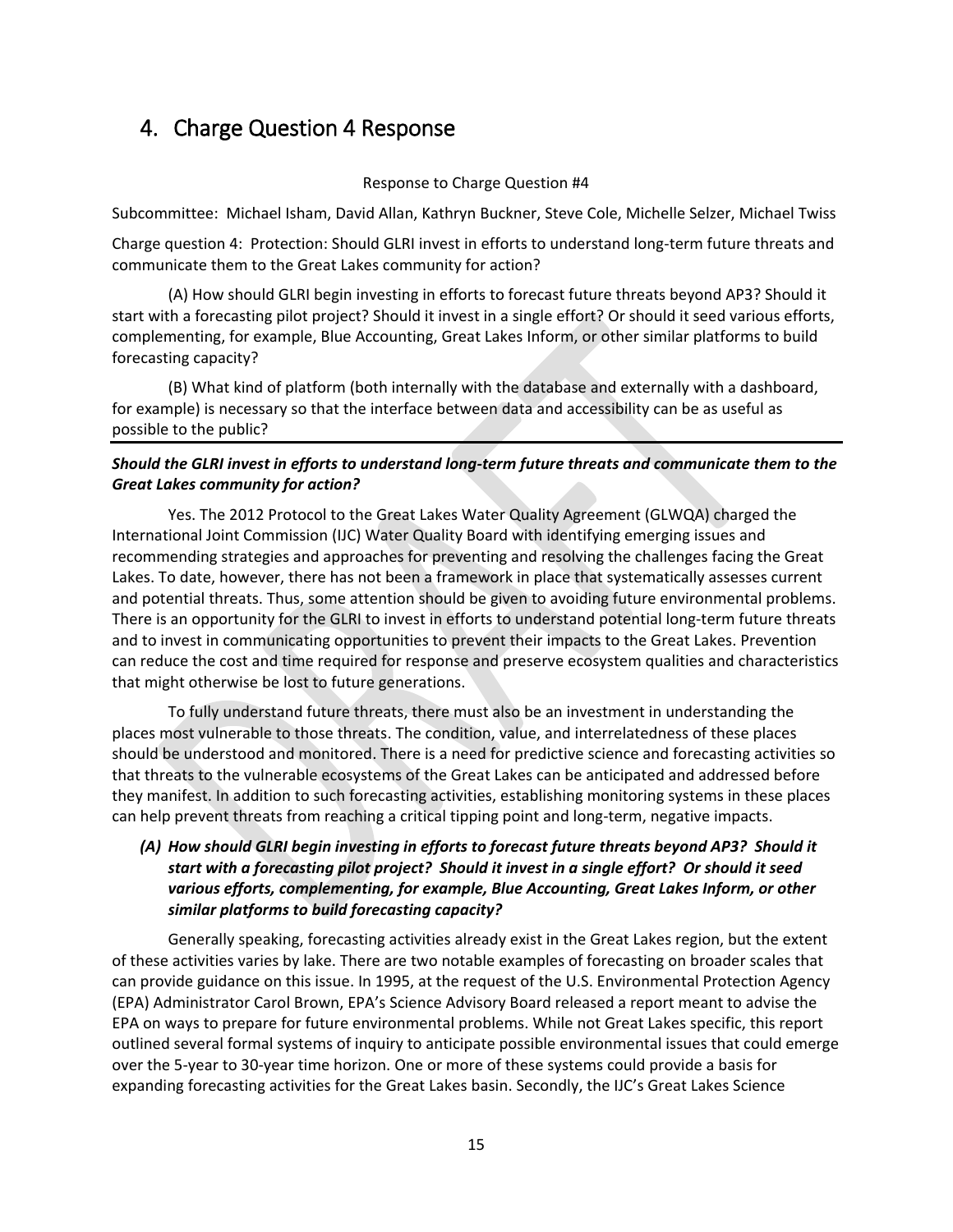Advisory Board is undertaking a project that will work toward developing a framework for identifying emerging stressors and threats specific to the Great Lakes.

It will be important for federal agencies to engage other organizations interested in forecasting future threats to the lakes as they consider potential GLRI investments to strengthen the region's threat detection and assessment infrastructure. In addition to the Lake Partnership groups and IJC, several research teams have worked or are currently engaged with building maps that better visualize and understand environmental impacts and stressors on the Great Lakes, including the Great Lakes Environmental Indicators (GLEI) project, and the Great Lakes Aquatic Habitat Framework.

#### Recommendations:

- *Undertake an inventory of existing forecasting capabilities and gaps in the region*. GLAB recommends that the IATF create (or support initiatives to establish) an inventory of existing forecasting efforts in the region, identifying specific geographic reach, temporal scope, methodology, and sustainable funding approaches of existing efforts. As part of the inventory, the IATF should identify ecosystem and human health issues already identified as part of these efforts. Future threats with the potential to impact multiple future threats and outcomes should be prioritized. Ad hoc forecasting teams consisting of stakeholders, including scholars, government agencies, First Nations, Tribes and Métis, can be brought together to develop a short list of threats the lakes are facing, and identify those entities responsible for monitoring these threats and their impacts. Further, the GLAB recommends that the IATF invest in enhancing the quality and scope of forecasting capability in the region by developing tools to address gaps in the region's ability to predict threats.
- *Support and expand forecasting activities undertaken pursuant to Lakewide Action and Management Plans*. As established entities with lake-specific knowledge, the Lake Partnerships can provide an integral role in forecasting activities. For example, in part because of the IJC's recommendation that Lake Superior, as the most pristine of the Great Lakes, be used as a demonstration project for eliminating specific chemical contaminants, the Lake Superior Partnership has embedded threat forecasting in its lake-specific activities, such as through its Zero Discharge Demonstration Program, Invasive Species Complete Prevention Plan, Lake Superior Climate Change Report, and its Lakewide Action and Management Plan (LAMP). It is recommended that the IATF support all of the Lake Partnerships by:
	- a. Supporting Lake Partnerships and the expansion of the forecasting activities pursuant to updates to the LAMPs and associated Biodiversity Conservation Strategies. The Lake Partnerships, with input from the ad hoc forecasting teams, should assess and report on cumulative impacts as part of their LAMP work.
	- b. Support and fund LAMP-focused planning and implementation under GLRI Action Plan III to encourage forecast planning and implementation activities that have been identified as priorities by the forecasting teams and other stakeholders described above.
	- c. Support existing forecasting activities by providing data and information management capabilities and develop uniform forecasting methodologies and frameworks that can be used by the Lake Partnerships and other stakeholders for each lake.
- Consult with the Lake Partnerships and associated forecasting teams to identify the priorities related to forecasting that should be addressed through various GLRI funding opportunities. Where possible, assess and incorporate information into the Action Plan III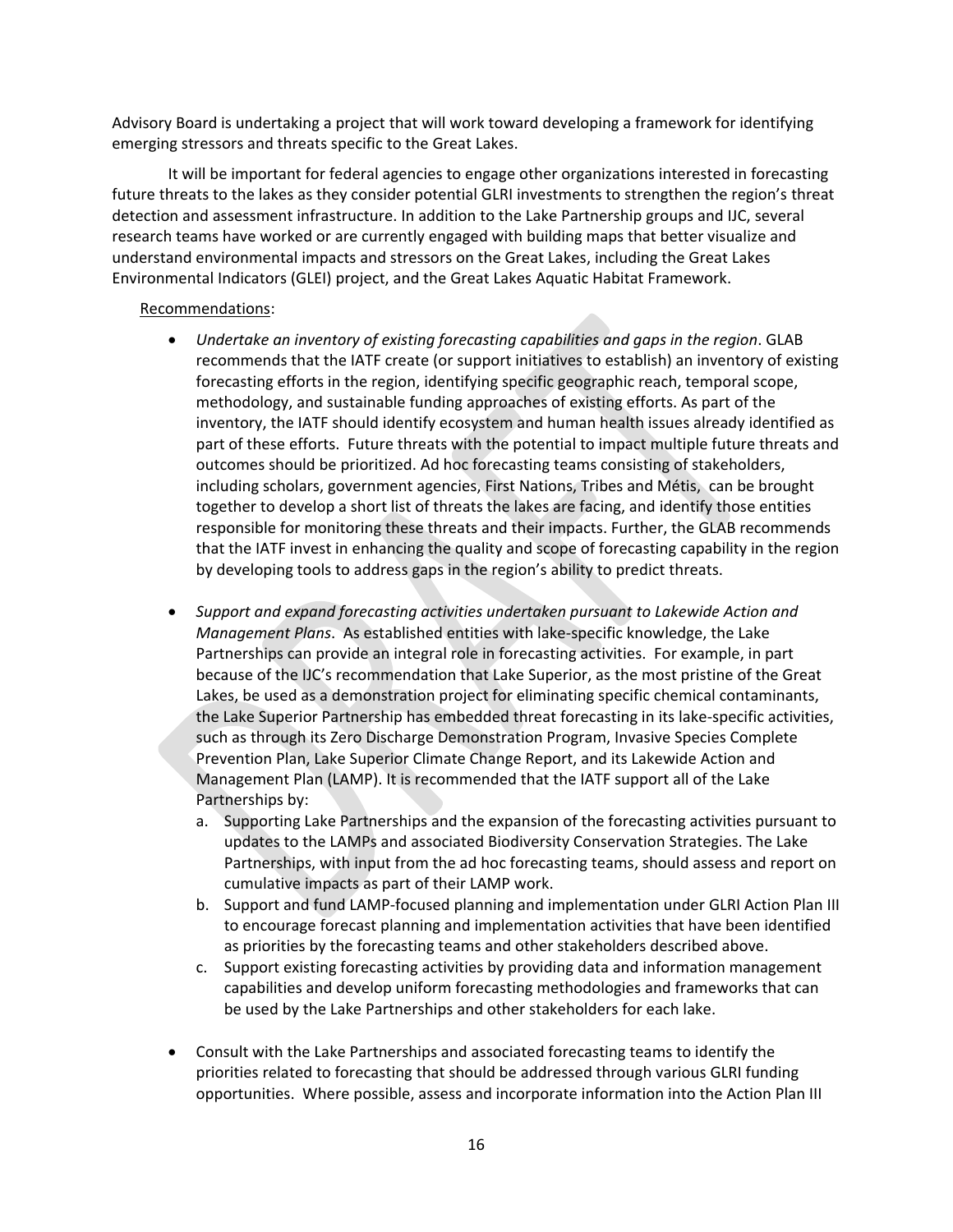from the IJC's Great Lakes Early Warning System work group's report that is lake and connecting channel-specific, recognizing the unique characteristics and conditions of each, so that it can be useful to the Lake Partnerships and other stakeholders seeking funding for implementing prevention actions.

- *Engage in and monitor the International Joint Commission's Great Lakes Early Warning System work group*. The Great Lakes Early Warning System (GLEWS) work group of the IJC's Great Lakes Science Advisory Board is beginning to undertake this work. The Work Group plans to produce a scientifically-based framework that will detect and identify emerging stressors and threats that it will then test using available data. The ultimate goal of the project is to develop and maintain a GLEWS. The GLEWS framework will include an analytical process to identify potential stressors and threats to the physical, chemical, and biological components of the Great Lakes ecosystem, and a decision process that will identify who has an explicit mandate to issue periodic, scientific, and credible "early warnings" of potential or imminent stressors or threats to the Great Lakes.
	- o *Include a Measure of Progress in Action Plan III that demonstrates establishment of a structure for scanning and articulating threats*. Specifically, Action Plan III should include a line item in Focus Area 5: Science-Based Adaptive Management that incorporates the use of the planning and implementation activities described above. These activities should have a multigenerational approach to the identification of emerging threats. Explicitly considering future generations in scenario planning and scanning for threats will allow a unique approach to threat identification, and may identify threats not apparent by using western scientific methods. While this Measure of Progress could consider a particular number of generations, that number should roll forward as years go by. Identifying future problems and beginning work to address them now is a cost effective and flexible way to responsibly address future threats.

#### *(B) What kind of platform (both internally with the database and externally with a dashboard, for example) is necessary so that the interface between data and accessibility can be as useful as possible to the public?*

As an initial matter, federal agencies must support comprehensive and reliable monitoring systems. Strategic monitoring and data collection, accompanied by effective information management and delivery, is critically important to the work of anticipating, prioritizing, and addressing threats to the Great Lakes. Data and information must be made available to the public in an interactive, usable format. Long-term progress in protecting the lakes requires an informed, engaged, and committed citizenry. Public engagement encourages "buy in" for Great Lakes programs and creates a conduit for "on the ground" information about ecosystem conditions and concerns. Taken in context, this type of information can be useful for seeing what might be on the horizon with respect to the condition of the ecosystem, particularly at a sub-regional level. The GLAB recommends that the federal agencies identify and support information delivery platforms that support these outcomes at the lakewide (through the LAMPs) as well as regional scales in areas where potentials threats have been identified.

Data and information must also be shared with other organizations and institutions that address Great Lakes issues. Forecasting is greatly aided by collaboration between scientists, academic researchers, agency resource managers, stakeholders, and holders of cultural and traditional ecological knowledge (TEK). We encourage the agencies to evaluate existing collaborations, "dashboards" and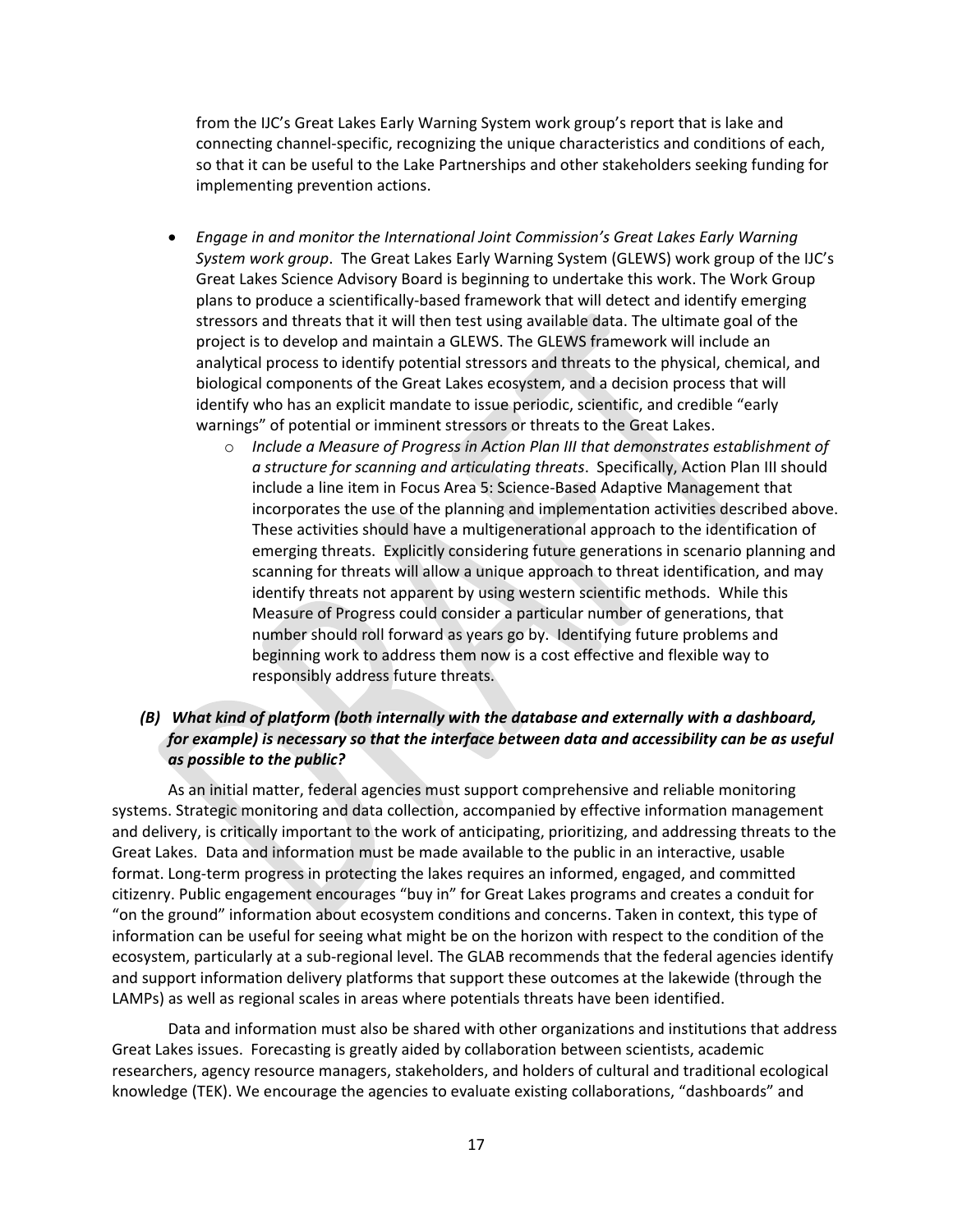platforms as a mechanism for communicating data and information that can be used for predictive, forecasting purposes.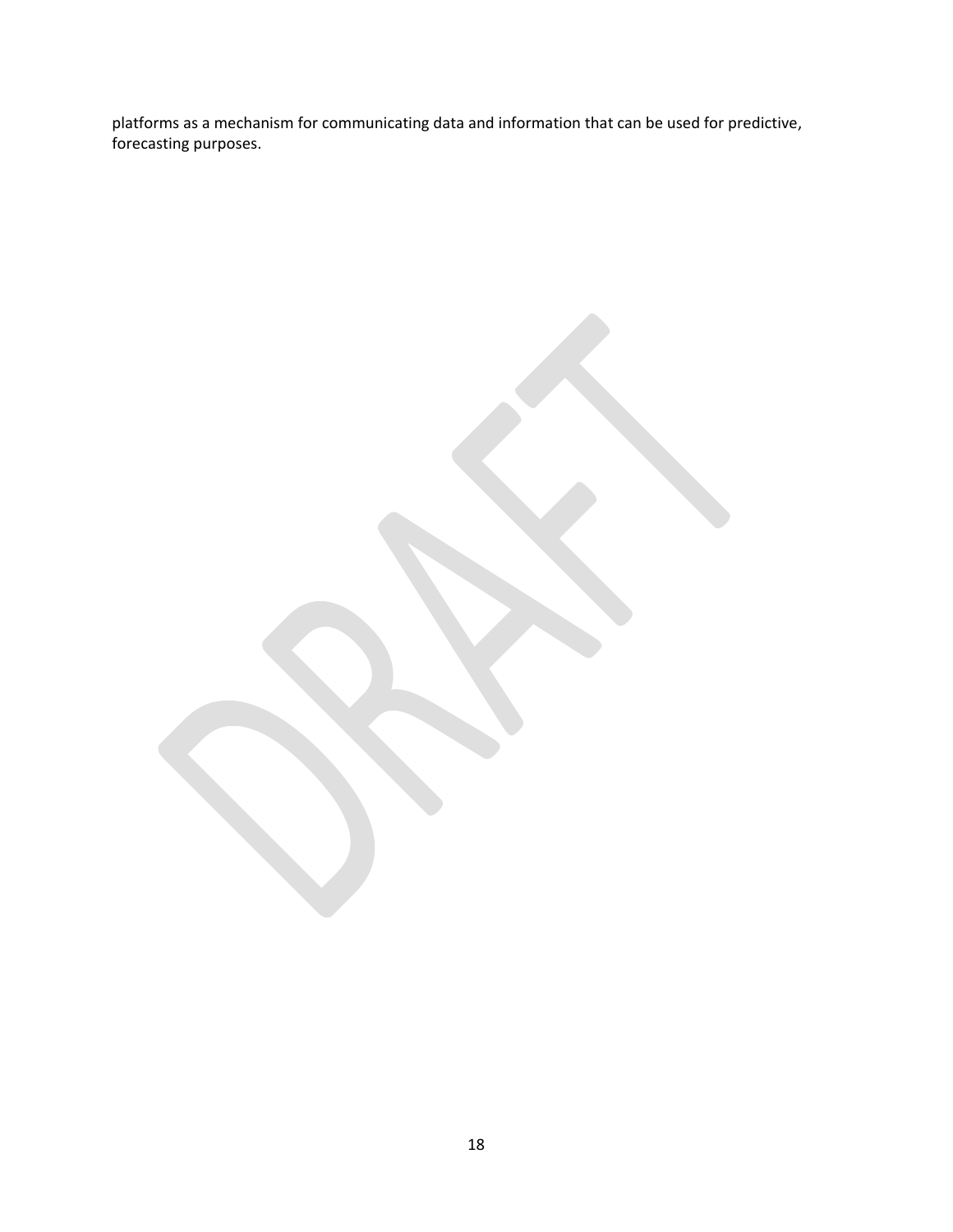## <span id="page-21-0"></span>5. Charge Question #5 Response

Workgroup: David Allan, Kathryn Buckner, Jennifer Hill, Michael Twiss, Joan Rose

Charge Question #5. Adaptive Management Pilot Project: Who are the most important partners to communicate with regarding the results of the adaptive management pilot? What are the most effective strategies to engage these partners?

Context – This is a similar question to the public engagement question the IATF charged the GLAB on October 12, 2016. The Science-Based Adaptive Management Process for Great Lakes Restoration Initiative Action Plan II (version 1.0 January 2016) states that the "adaptive management process also relies on input from state, tribal and municipal agencies, the Great Lakes Advisory Board, the scientific community, Lakewide Action and Management Plan partnerships and the general public."

The sub-committee believes the most effective response to charge question #5 is to address three issues: who should receive this information, how should it be communicated, and what should be communicated. We believe that answering this question involves more than identifying recipients of information; an effective strategy to engage partners should also address how the information is communicated and what kinds of information would be most helpful and effective.

**WHO:** When communicating about the Adaptive Management Pilot project, we believe it will be critical to engage the federal and state agencies and their GLRI grantees working in the Western Lake Erie Basin to receive their feedback on the project and its results. In addition, the project, its results, and how it will be used into the future should be communicated to federal and state agencies and GLRI grantees across the basin. Just as importantly, non-governmental stakeholders who are not grantees under the GLRI are a critical audience to communicate with about the AM pilot project. Non-governmental organizations and citizen groups, industry, municipalities and cities, states, tribes and first nations, agriculture interests, and universities are all part of a unique set of stakeholders that have helped drive Great Lakes restoration forward and they should all be communicated to about the AM project. Just as importantly, the Task Force should make a concerted effort to communicate the results of this work to communities of color and low income communities in rural and urban areas in order to continue to build awareness about the Great Lakes Restoration Initiative and its positive impact on communities. **HOW:** Engagement of a broad audience of stakeholders on the AM pilot project should utilize existing structures for public engagement within the GLWQA. Specifically, we recommend using the Education and Outreach (EO) subcommittees of the Lakewide Action and Management Plans to engage stakeholders.

*The Lakewide Action and Management Plans provide the means for Great Lakes partners to set lakewide goals and identify actions to meet those goals. LAMPs integrate the priorities of government agencies, tribes, and many stakeholders and must (by requirement of the GLWQA) be developed with public input. The LAMPs are therefore the best reflection of a shared vision for the lakes across a broad spectrum of interests. In addition, LAMPs account for differences in interests and priorities among lake basins - for instance priorities for Lake Erie and not necessarily the best priorities for Lake Superior. LAMPs reflect this. (Steve Galarneau)*

While the structure exists for the LAMPs to serve as a solid public engagement vehicle on the AM pilot project, it will be up to the LAMP leads to ensure that the EO subcommittee is bringing in a diverse set of voices to the table. Engaging with only the 'usual suspects' on Great Lakes restoration will not result in effective public engagement around this question.